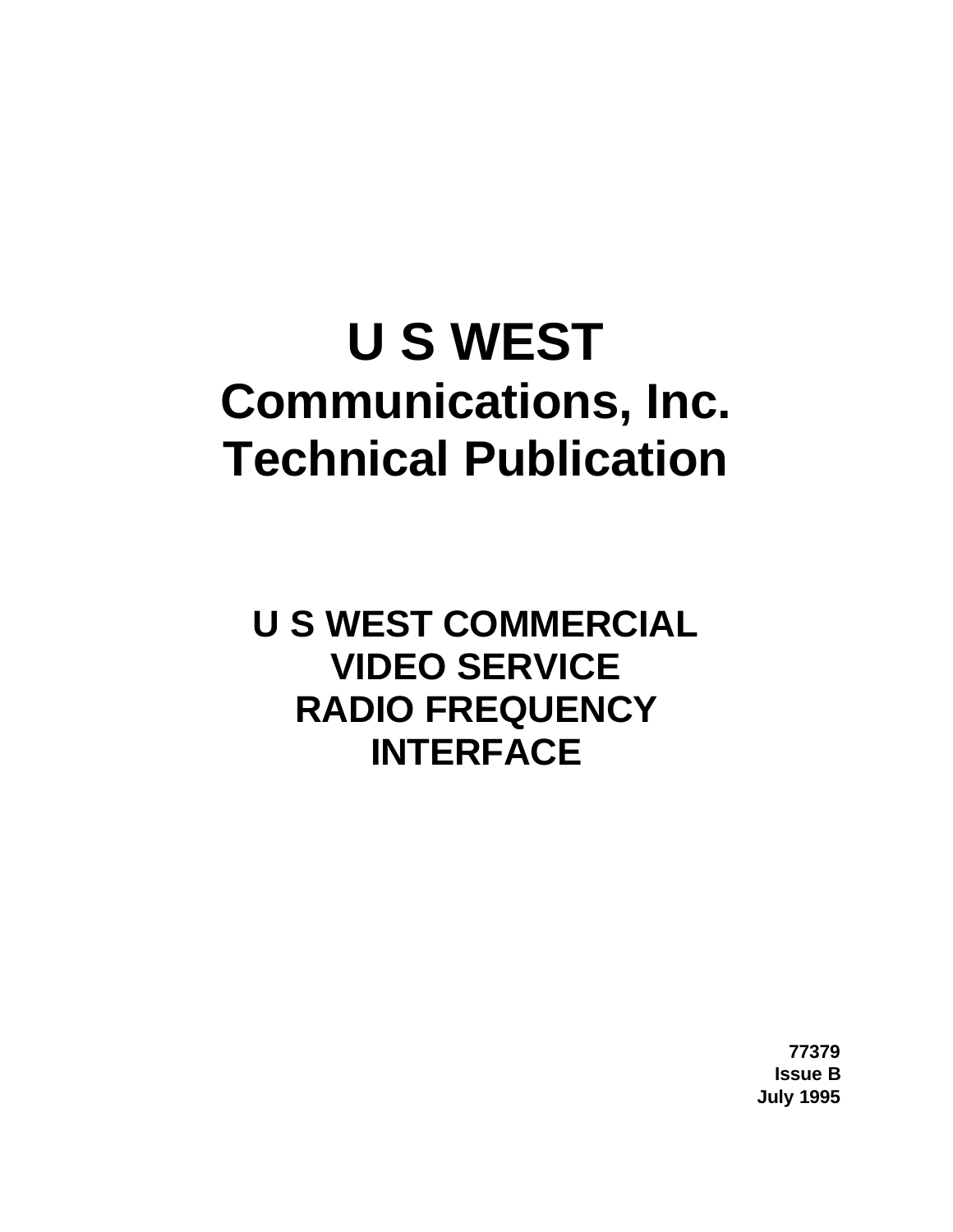# **U S WEST Communications, Inc. Technical Publication**

# **U S WEST COMMERCIAL VIDEO SERVICE RADIO FREQUENCY INTERFACE**

**Copyright 1995 77379 Printed In U.S.A. Issue B All Rights Reserved July 1995**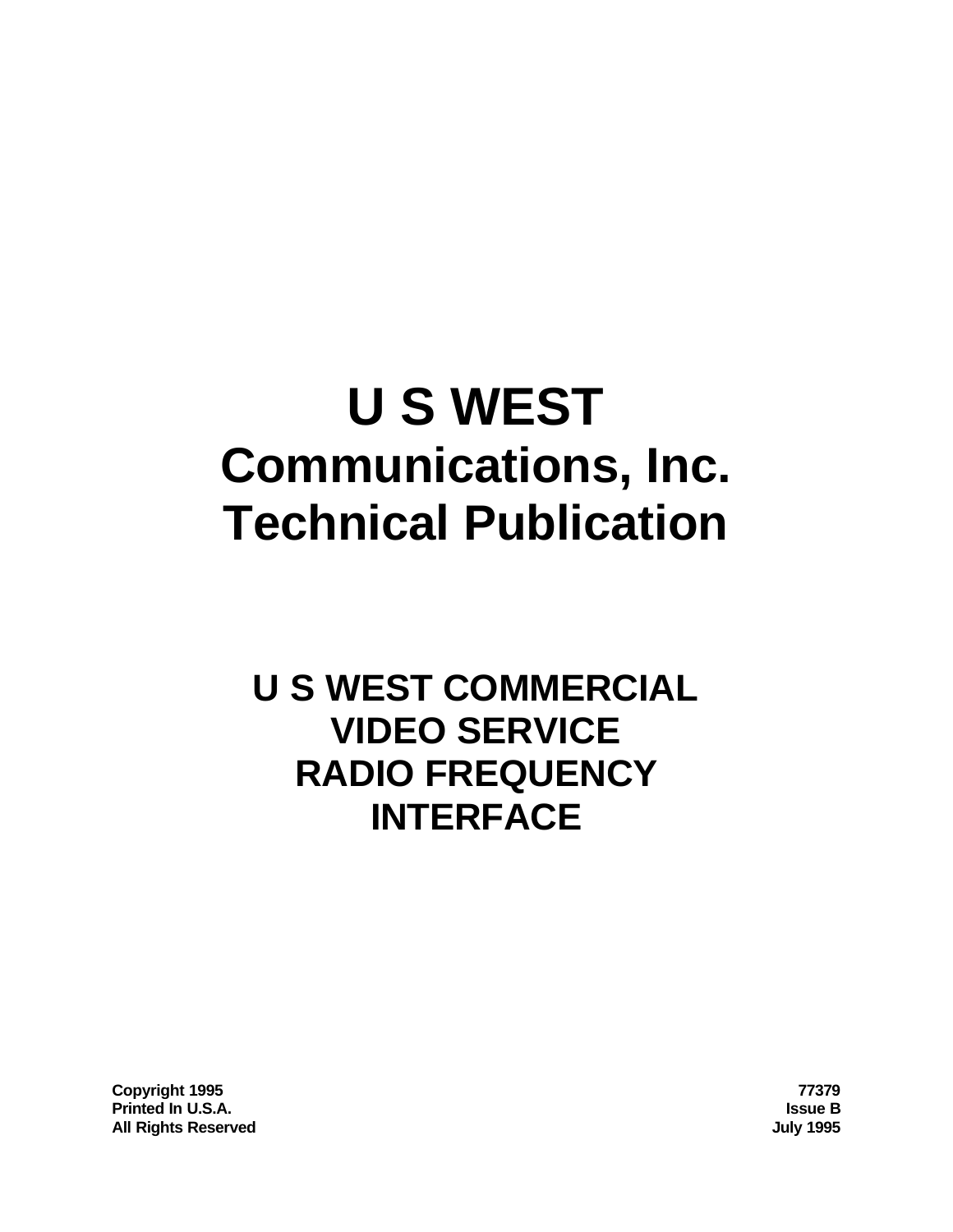#### **NOTICE**

This document describes U S WEST Commercial Video Service Radio Frequency (RF) Interface offered by U S WEST to its customers for Intrastate Non-Access Service. It covers distinguishing service features, technical specifications and defines valid interfaces.

U S WEST Communications, Inc. reserves the right to revise this document for any reason, including but not limited to, conformity with standards promulgated by various governmental or regulatory agencies; utilization of advances in the state of the technical arts; or to reflect changes in the design of equipment, techniques, or procedures described or referred to herein.

Liability to anyone arising out of use or reliance upon any information set forth herein is expressly disclaimed, and no representation or warranties, expressed or implied, are made with respect to the accuracy or utility of any information set forth herein.

This document is not to be construed as a suggestion to any manufacturer to modify or change any of its products, nor does this publication represent any commitment by U S WEST Communications, Inc. to purchase any specific products. Further, conformance to this publication does not constitute a guarantee of a given supplier's equipment and/or its associated documentation.

Ordering information for U S WEST Technical Publications can be obtained from the Reference Section of this document.

If further information is required, please contact:

U S WEST Business Resources, Inc. Manager - Information Release 1801 California, Rm. 1320 Denver, CO 80202 (303) 298-8740

Throughout this publication, the term U S WEST signifies U S WEST Communications, Inc.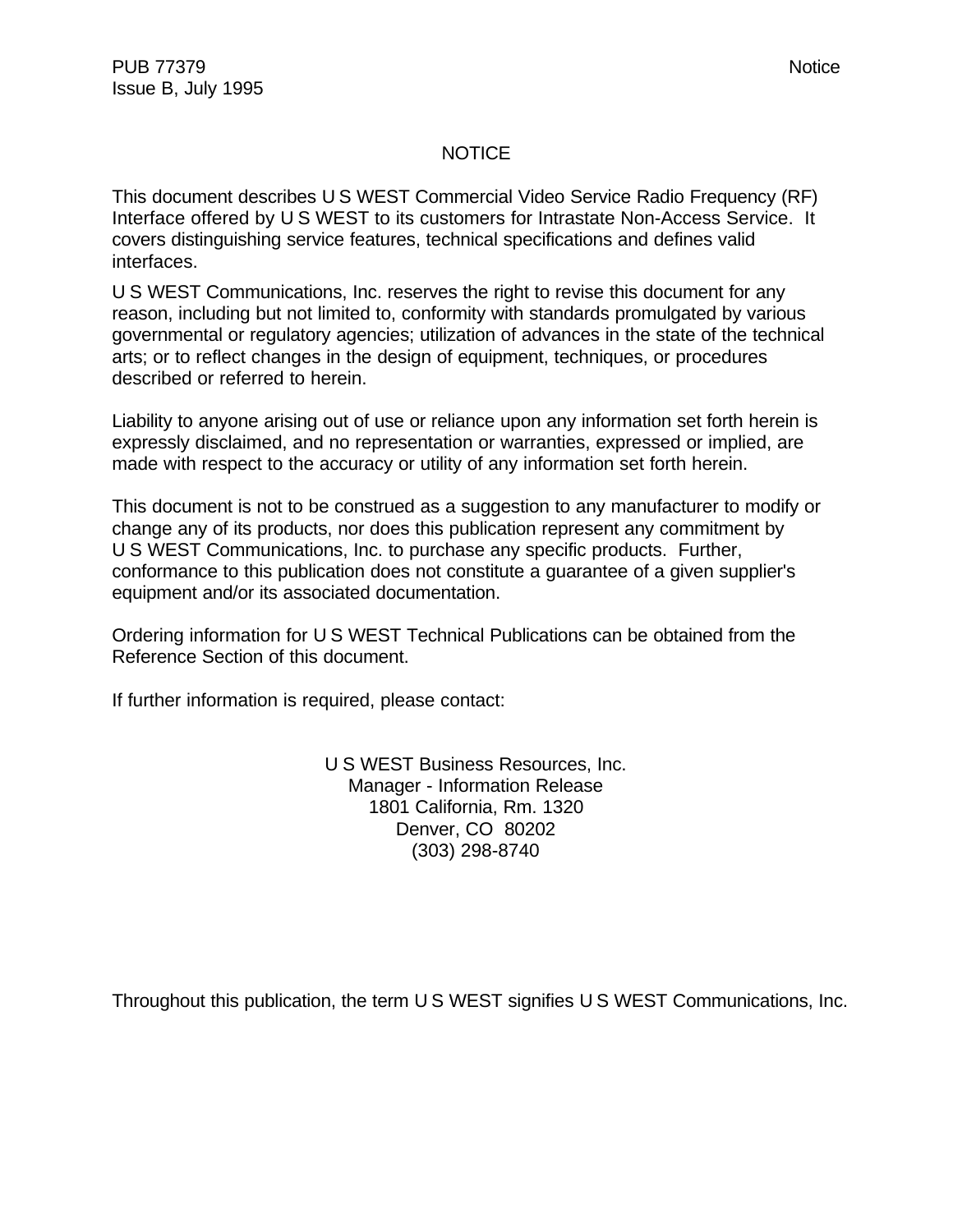l

#### PLEASE TEAR OUT AND SEND YOUR COMMENTS/SUGGESTIONS TO:

#### U S WEST BUSINESS RESOURCES, INC. Manager - Writing Services 1801 California, Room 1320 Denver, Colorado 80202 (303) 298-8740

Information from you helps us to improve our Publications. Please take a few moments to answer the following questions and return to the above address.

| Was this Publication valuable to you in determining<br>our requirements?                                                                                | <b>YES</b> | NO <sub>1</sub> |
|---------------------------------------------------------------------------------------------------------------------------------------------------------|------------|-----------------|
| Was the information accurate and up-to-date?                                                                                                            | <b>YES</b> | NO <sub>1</sub> |
| Was the information easily understood?                                                                                                                  | <b>YES</b> | NO D            |
| Were the contents logically sequenced?                                                                                                                  | YES        | NO.             |
| Were the printed pages legible?                                                                                                                         | <b>YES</b> | NO              |
| Do you feel the description in the Catalog of Technical<br>Information and/or Digest of Technical Information<br>adequately described this Publication? | YES.       | NO              |

If you answered NO to any of the questions and/or if you have any other comments or suggestions, please explain:

|                  | (Attach additional sheet, if necessary) |  |
|------------------|-----------------------------------------|--|
|                  |                                         |  |
|                  |                                         |  |
|                  |                                         |  |
|                  |                                         |  |
| Telephone Number |                                         |  |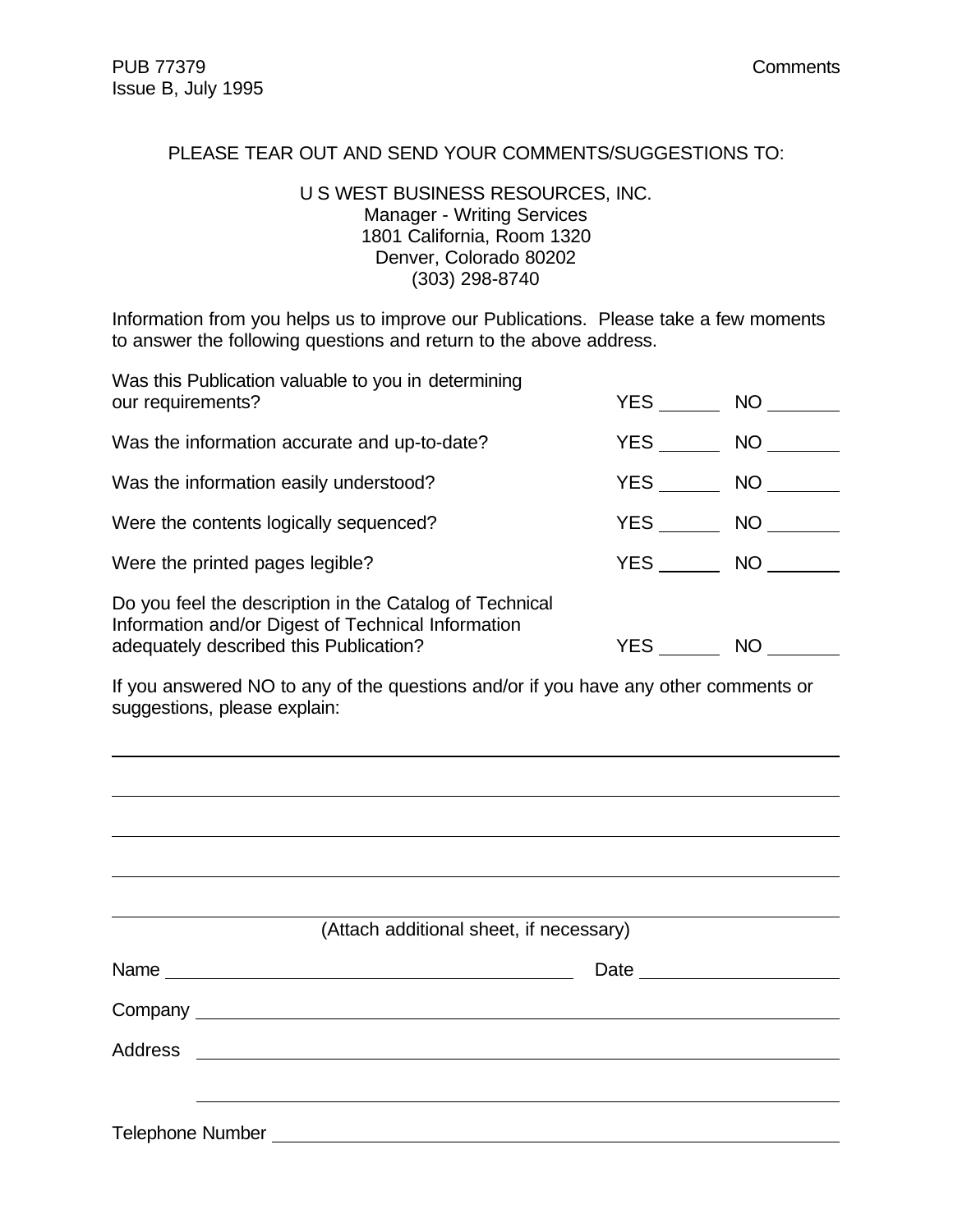# **CONTENTS**

|                  |            | <b>Chapter and Section</b>                                      | Page |
|------------------|------------|-----------------------------------------------------------------|------|
| 1.               | 1.1<br>1.2 |                                                                 |      |
|                  | 1.3        |                                                                 |      |
| 2.               |            |                                                                 |      |
|                  | 2.1        |                                                                 |      |
|                  | 2.2        |                                                                 |      |
|                  |            | 2.2.1 Transmission Equipment and Facilities Configuration  2-1  |      |
| 3.               |            |                                                                 |      |
|                  | 3.1        |                                                                 |      |
|                  | 3.2        |                                                                 |      |
|                  | 3.3        |                                                                 |      |
| $\overline{4}$ . |            |                                                                 |      |
|                  | 4.1        |                                                                 |      |
|                  | 4.2        |                                                                 |      |
|                  |            |                                                                 |      |
|                  |            | 4.2.2 Commercial Video Service RF Interface Specifications  4-1 |      |
|                  | 4.3        |                                                                 |      |
|                  |            |                                                                 |      |
|                  |            |                                                                 |      |
|                  |            |                                                                 |      |
|                  | 4.4        |                                                                 |      |
|                  |            | 4.4.1                                                           |      |
|                  |            |                                                                 |      |
| 5.               |            |                                                                 |      |
|                  | 5.1        |                                                                 |      |
|                  | 5.2        |                                                                 |      |
| 6.               |            |                                                                 |      |
|                  | 6.1        |                                                                 |      |
|                  | 6.2        |                                                                 |      |
| 7.               |            |                                                                 |      |
|                  | 7.1        |                                                                 |      |
|                  | 7.2        |                                                                 |      |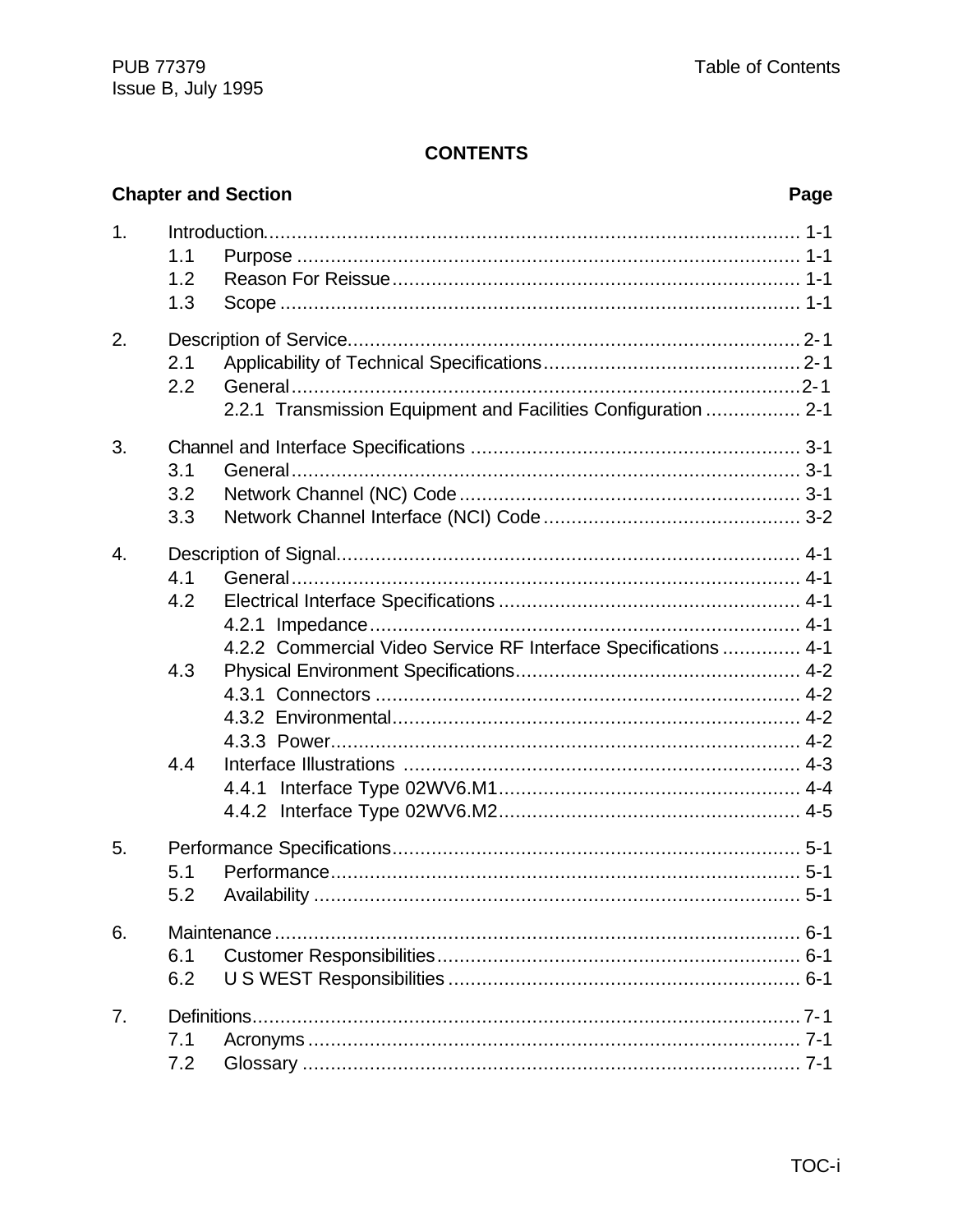# **CONTENTS** (Continued)

| <b>Chapter and Section</b> |     |                                                          |  |
|----------------------------|-----|----------------------------------------------------------|--|
|                            |     |                                                          |  |
|                            |     | 8.1 American National Standards Institute Documents  8-1 |  |
|                            |     |                                                          |  |
|                            | 8.3 |                                                          |  |
|                            |     |                                                          |  |

# **Figures**

| $2 - 1$ |  |
|---------|--|
|         |  |
| $4 - 1$ |  |

# **Tables**

| $2 - 1$ |                                                                             |
|---------|-----------------------------------------------------------------------------|
|         |                                                                             |
|         | 3-1 U S WEST Commercial Video Service RF Interface NCI Codes for Non-Access |
|         |                                                                             |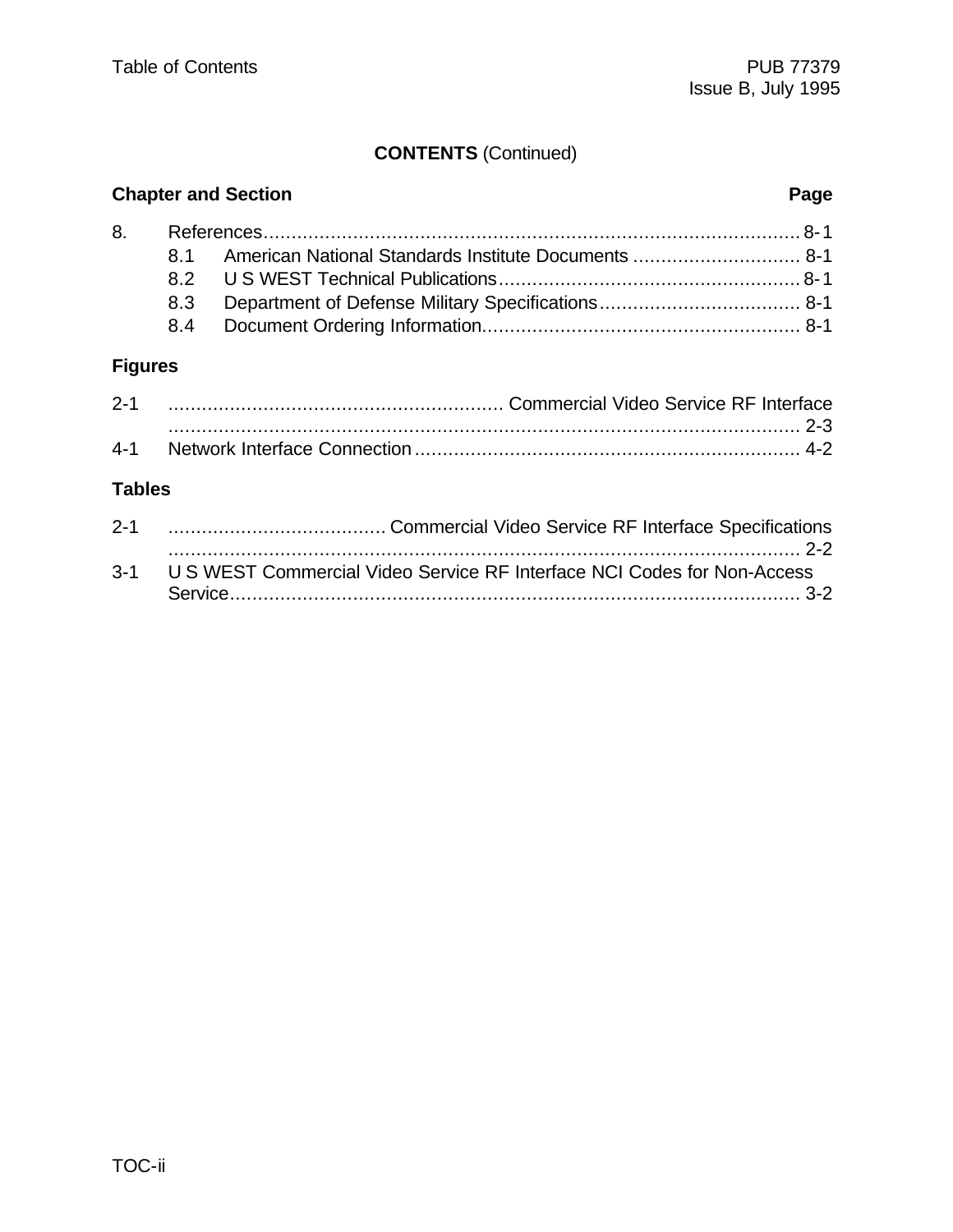### **1. Introduction**

#### **1.1 Purpose**

This document describes U S WEST Commercial Video Service Radio Frequency (RF) Interface offered by U S WEST to its customers for Intrastate Non-Access Service. It covers distinguishing service features, technical specifications and defines valid interfaces.

#### **1.2 Reason for Reissue**

This technical publication is being reissued due to a change in the Network Channel code requirement. The new code is shown in section 3.2.

#### **1.3 Scope**

The intent of this document is to describe U S WEST Commercial Video Service RF Interface. Sufficient technical detail is furnished to describe the Network Interfaces and Network Channel option used to configure an end-to-end communications channel link. It is not the intent of this document to provide special ordering information, but to describe the technical features of this service offering.

Throughout the remainder of this publication, the term RF shall be used in place of the phrase Radio Frequency.

This RF Interface offering is a new option for the current Fiber Optic Commercial Video Service. It will not be used with any other Private Line Service.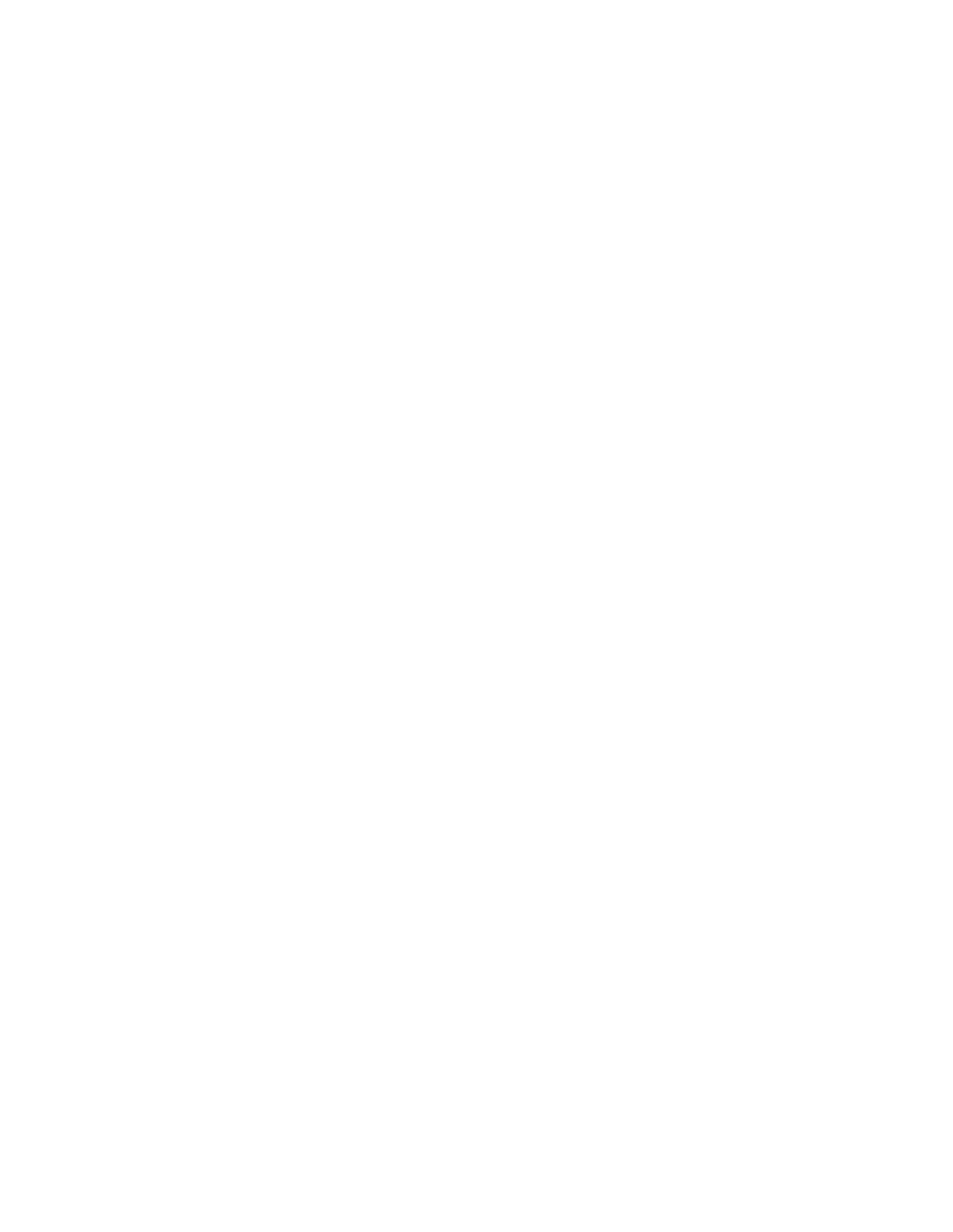# **CONTENTS**

|               | <b>Chapter and Section</b> | Page |
|---------------|----------------------------|------|
| 2.            | 2.1<br>2.2                 |      |
| <b>Figure</b> |                            |      |
| $2 - 1$       |                            |      |
| <b>Table</b>  |                            |      |
| $2 - 1$       |                            |      |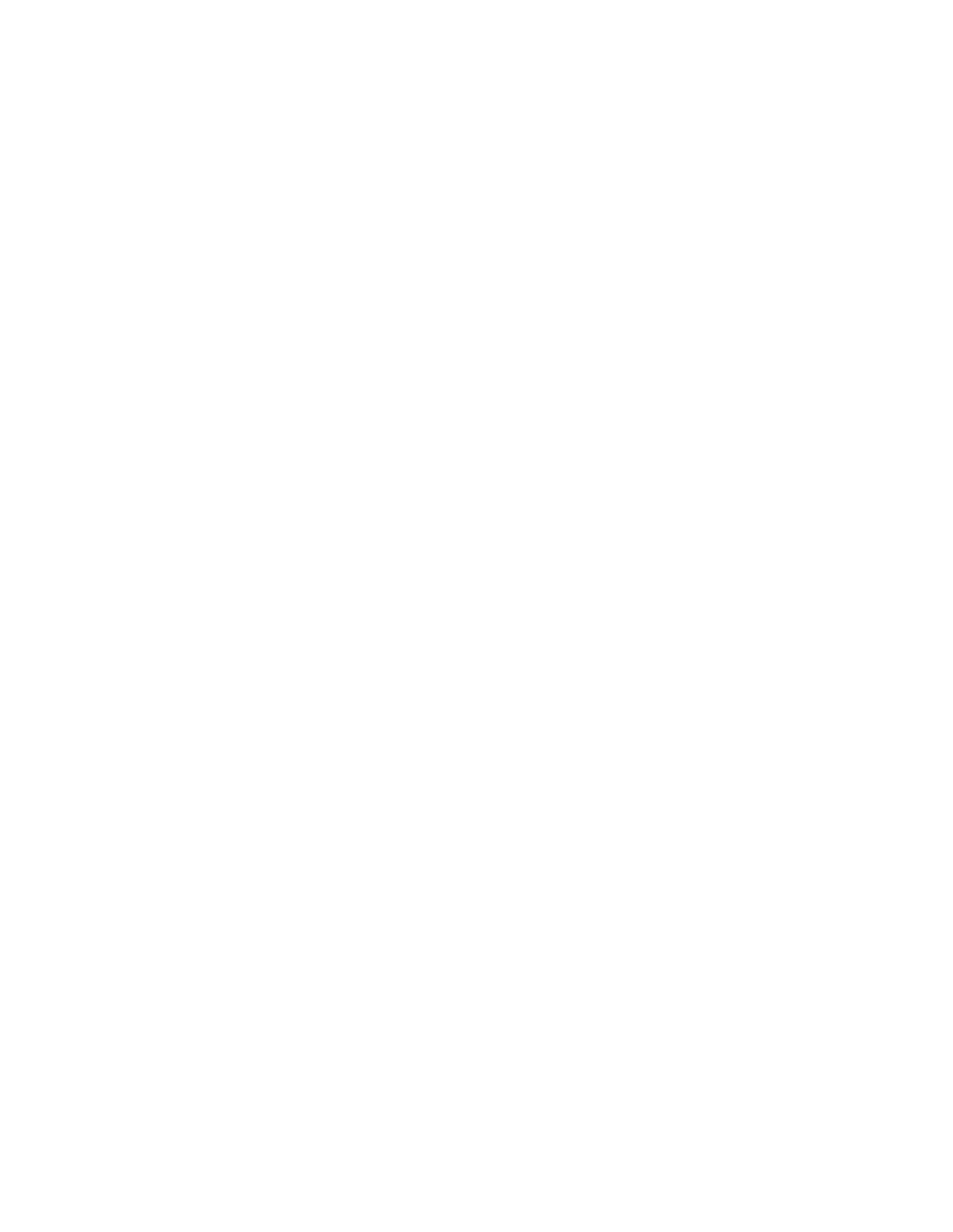# **2. Description of Service**

### **2.1 Applicability of Technical Specifications**

The technical specifications presented in this document are applicable to U S WEST Commercial Video Service RF Interface only for Intrastate Non-Access Service. It does not attempt to describe the transmission equipment used to provide this interface.

#### **2.2 General**

U S WEST Commercial Video Service RF Interface provides a 10 MHz RF channel for a customer to use with a computer modem or similar communications device between customer locations. The interface is a new option for the current U S WEST Fiber Optic Commercial Video Service (CVS) described in the U S WEST Technical Publication 77326 "U S WEST Fiber Optic Commercial Video Services."

#### **2.2.1 Transmission Equipment and Facilities Configuration**

U S WEST will provide an interface comprised of an electrical and physical channel connection as described in this publication. This Commercial Video Service RF Interface will typically be deployed as shown in Figure 2-1 on page 2-3, where a point-to-point, one-way video system is portrayed. The interface allows the customer to access the allotted RF channel via a Bandpass (BP) filter. Two-way service requires two one-way Commercial Video Service (CVS) channels.

There are two options available to the customer, as shown in Table 2-1, depending on the manufacturer's equipment currently deployed for the particular customer application. These interfaces are essentially the same except for the bandpass frequency at which each must function due to the different frequency multiplexing schemes used by each manufacturer. The customer may use communications equipment such as a modem which is frequency agile or selectable of the appropriate frequency band.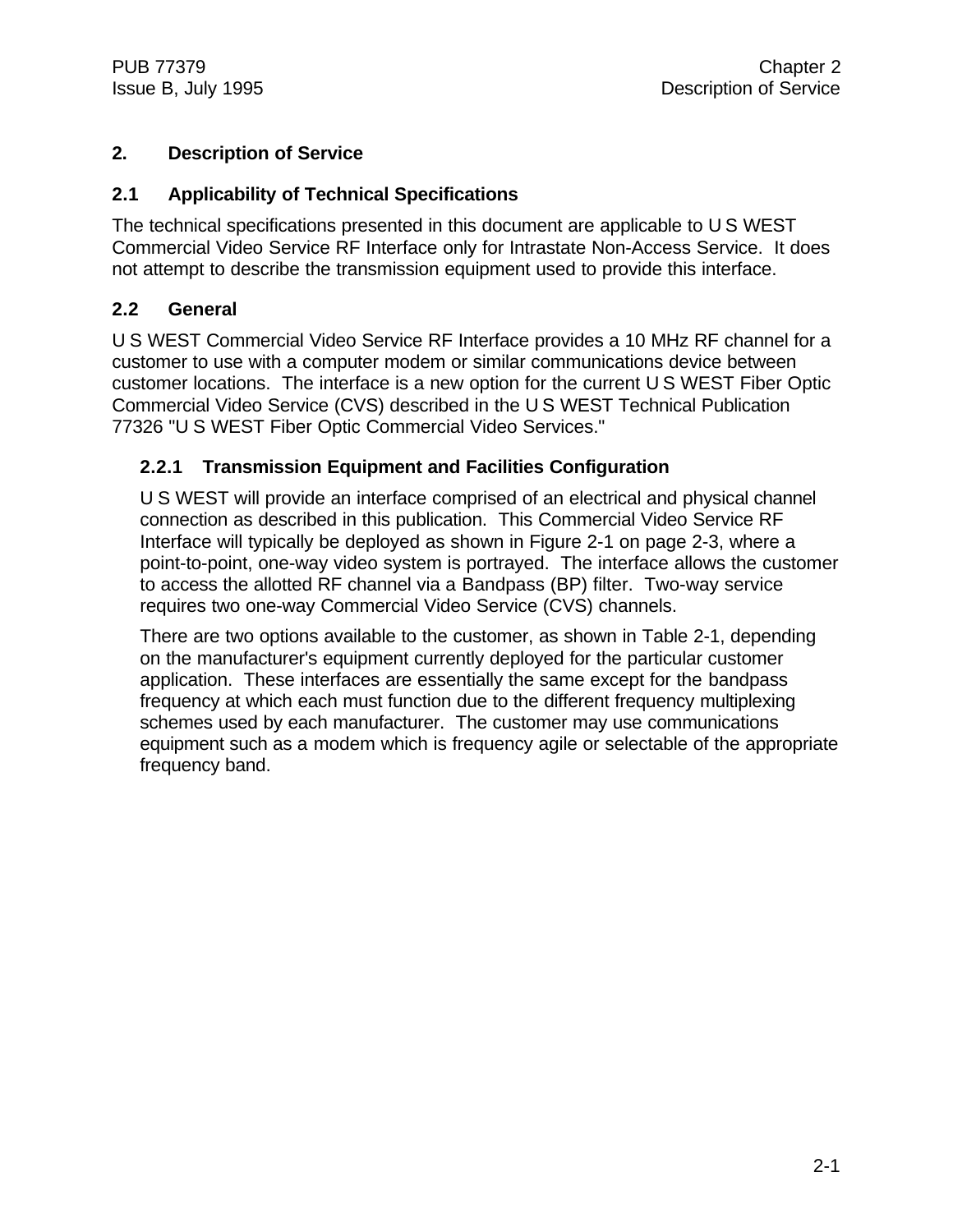#### **Table 2-1** Commercial Video Service RF Interface Specifications

Option A - RF Interface Specifications:

INPUT OUTPUT

Connector BNC jack<br>Bandpass frequency\* 25 MHz-35

Impedance 75 ohms 75 ohms 75 ohms<br>Connector BNC jack BNC jack Bandpass frequency\* 25 MHz-35 MHz 25 MHz-35 MHz<br>RF Signal Levels -10 dBm (+/-1 dB) -50 dBm (+/-4 dB) -10 dBm (+/-1 dB)

\*All signals outside bandpass will be attenuated a minimum of 40 dB

Option B - RF Interface Specifications:

| <b>INPUT</b>                                                                                                                                      |                                                                       |
|---------------------------------------------------------------------------------------------------------------------------------------------------|-----------------------------------------------------------------------|
| Impedance<br>75 ohms<br>Connector<br><b>BNC</b> jack<br>95 MHz-105 MHz<br>Bandpass frequency*<br><b>RF Signal Levels</b><br>$-10$ dBm $(+/-1$ dB) | 75 ohms<br><b>BNC</b> jack<br>95 MHz-105 MHz<br>$-50$ dBm $(+/-4$ dB) |

\*All signals outside bandpass will be attenuated a minimum of 40 dB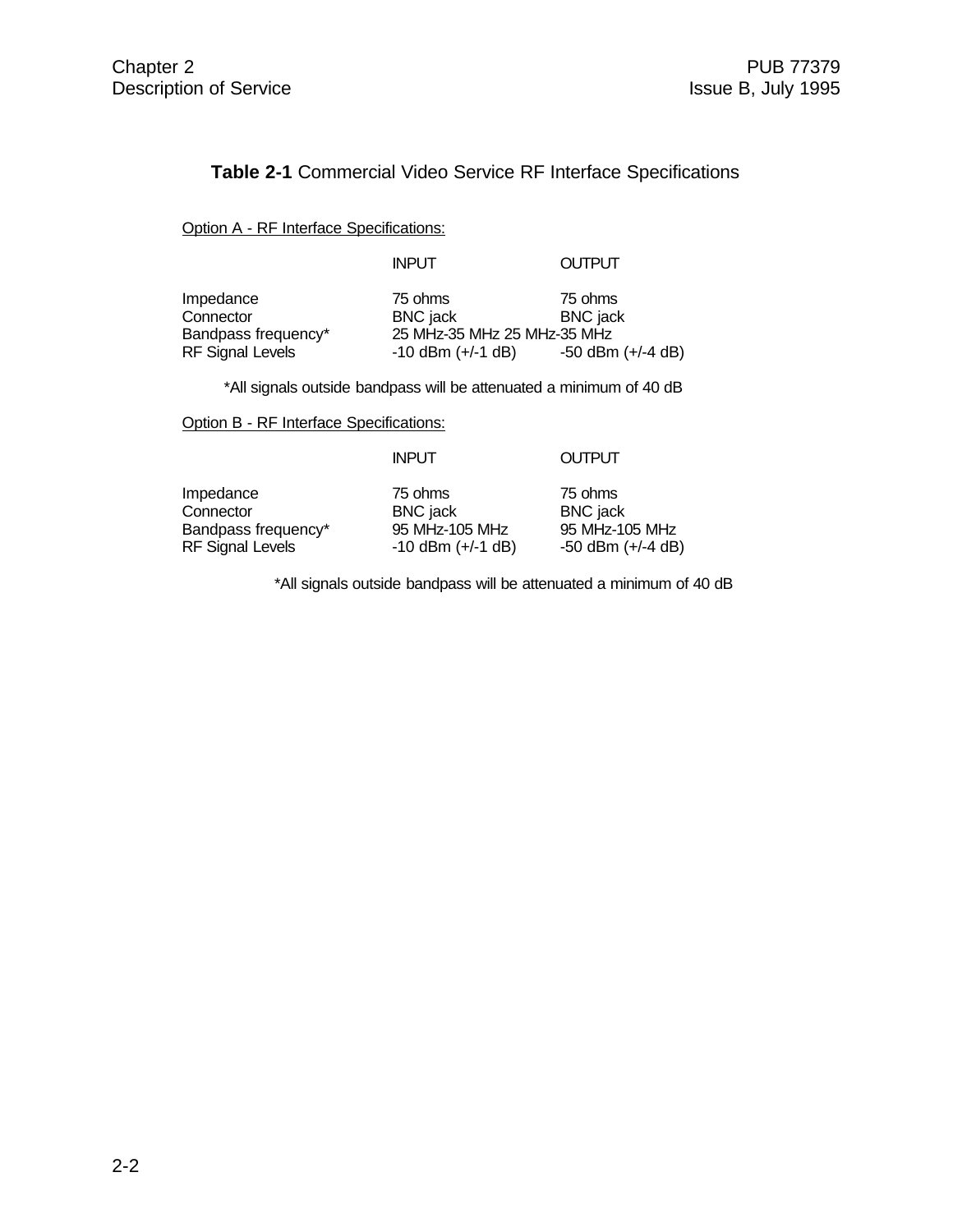

**Figure 2-1** Commercial Video Service RF Interface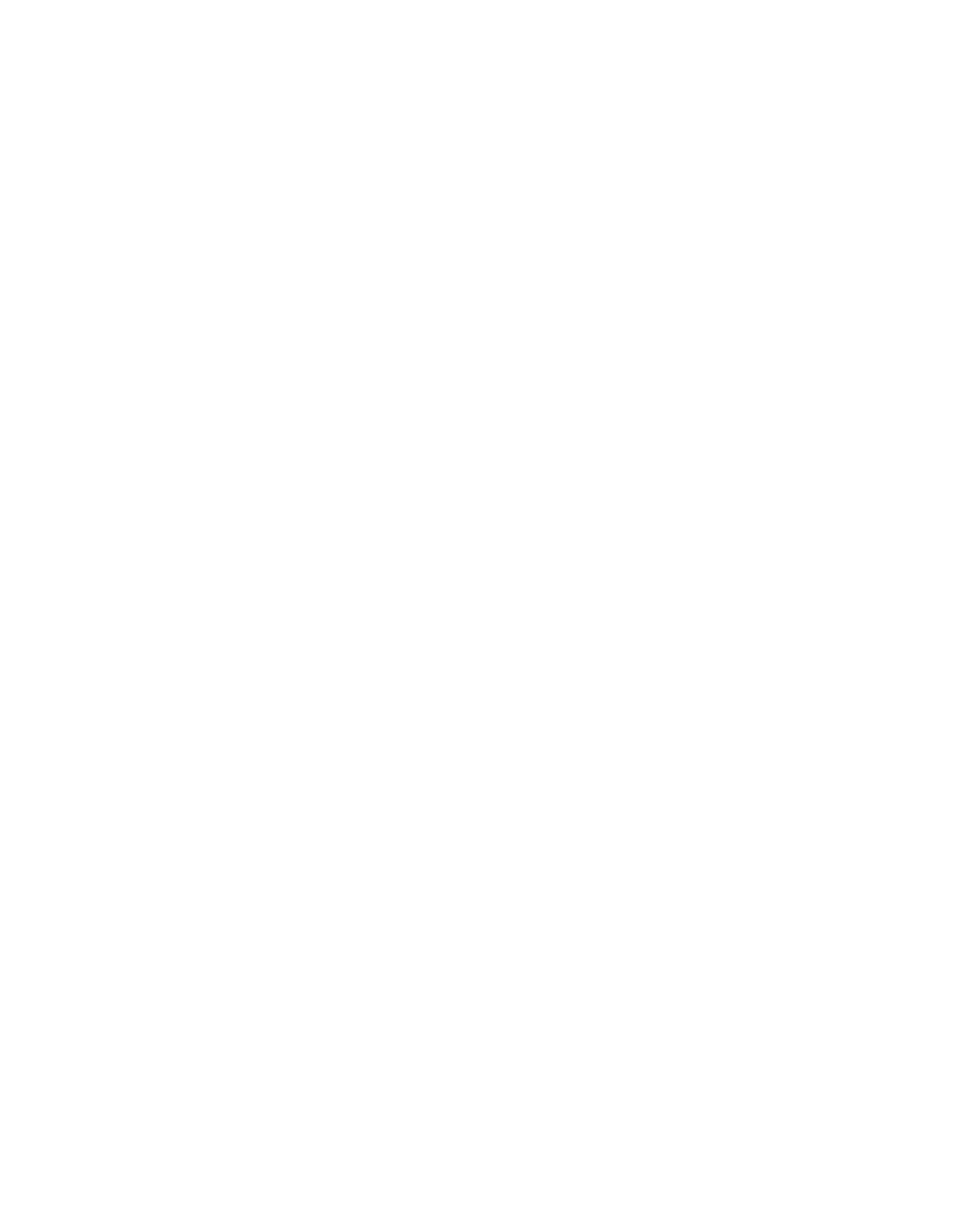# **CONTENTS**

| <b>Chapter and Section</b> |  |  |  |
|----------------------------|--|--|--|
|                            |  |  |  |
|                            |  |  |  |
|                            |  |  |  |
|                            |  |  |  |
| <b>Tables</b>              |  |  |  |

| $3 - 1$ | U S WEST Commercial Video Service RF Interface NCI Codes for |  |
|---------|--------------------------------------------------------------|--|
|         |                                                              |  |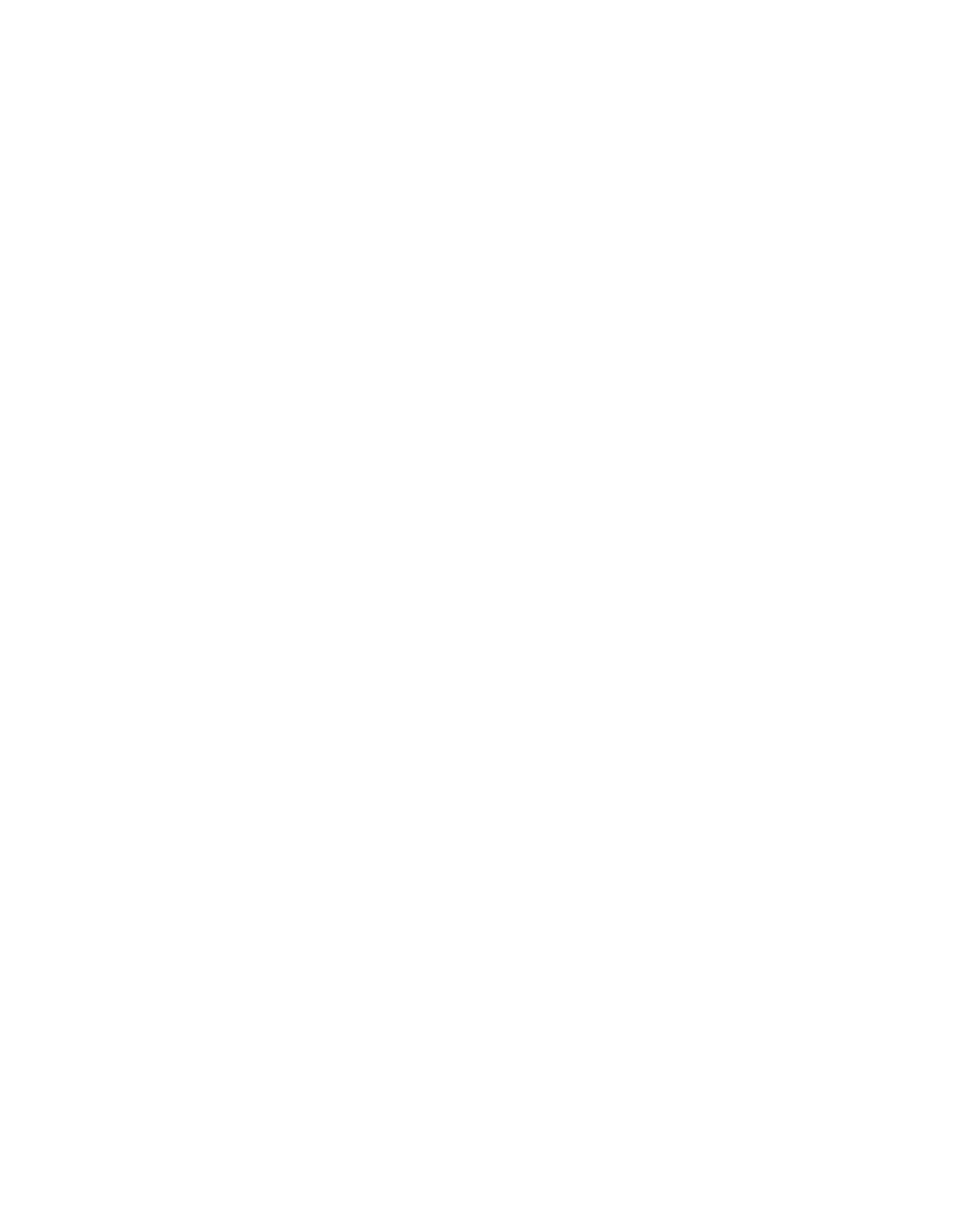# **3. Channel and Interface Specifications**

# **3.1 General**

.

This chapter provides information about the Network Channel (NC) and the Network Channel Interface (NCI) used with U S WEST Commercial Video Service RF Interface. The description makes use of a typical configuration of Figure 2-1 which should help with the understanding of what must be ordered to obtain the Commercial Video Service RF Interface.

# **3.2 Network Channel (NC) Codes**

The Commercial Video Service RF Interface is defined by the NC and NCI codes. The NC code defines the channel while the NCI code defines the interface at the ends of the channel. A brief explanation of the format of these codes is provided in the following sections. For a more detailed view of coding parameters, refer to the American National Standards Institute (ANSI) document T1.223-1991, "Telecommunications - Information Interchange - Structure and Representation of Network Channel (NC) and Network Channel Interface (NCI) Codes for the North American Telecommunications System."

The NC code consists of four character positions as shown in Table 3-1. The first two characters, TZ (positions 1 and 2), of the NC code specify the type and quality of the channel. Character positions 3 and 4 represent the option codes available for a particular NC code. For Commercial Video Service RF Interface, the options use the characters A and D. The complete NC Code is TZAD for this service.

| <b>NC Code (TZAD)</b> |   |  |                                                                                                                                                                                                                            |  |
|-----------------------|---|--|----------------------------------------------------------------------------------------------------------------------------------------------------------------------------------------------------------------------------|--|
| Position              |   |  | Description                                                                                                                                                                                                                |  |
| 1 & 2                 | 3 |  |                                                                                                                                                                                                                            |  |
| TZ                    | A |  | A circuit for video and optional audio, allowing for<br>the use of fiber optic facilities by U S WEST.<br>Commercial Quality (Note: Meets NTSC "End-to-<br>End" Video/Audio Signal Performance per ANSI<br>$T1.502 - 1988$ |  |
|                       |   |  | Data Channel (Note: The data channel is not<br>subject to ANSI T1.502-1988)                                                                                                                                                |  |

**Table 3-1** U S WEST Commercial Video Service RF Interface NC Code for Non-Access **Service**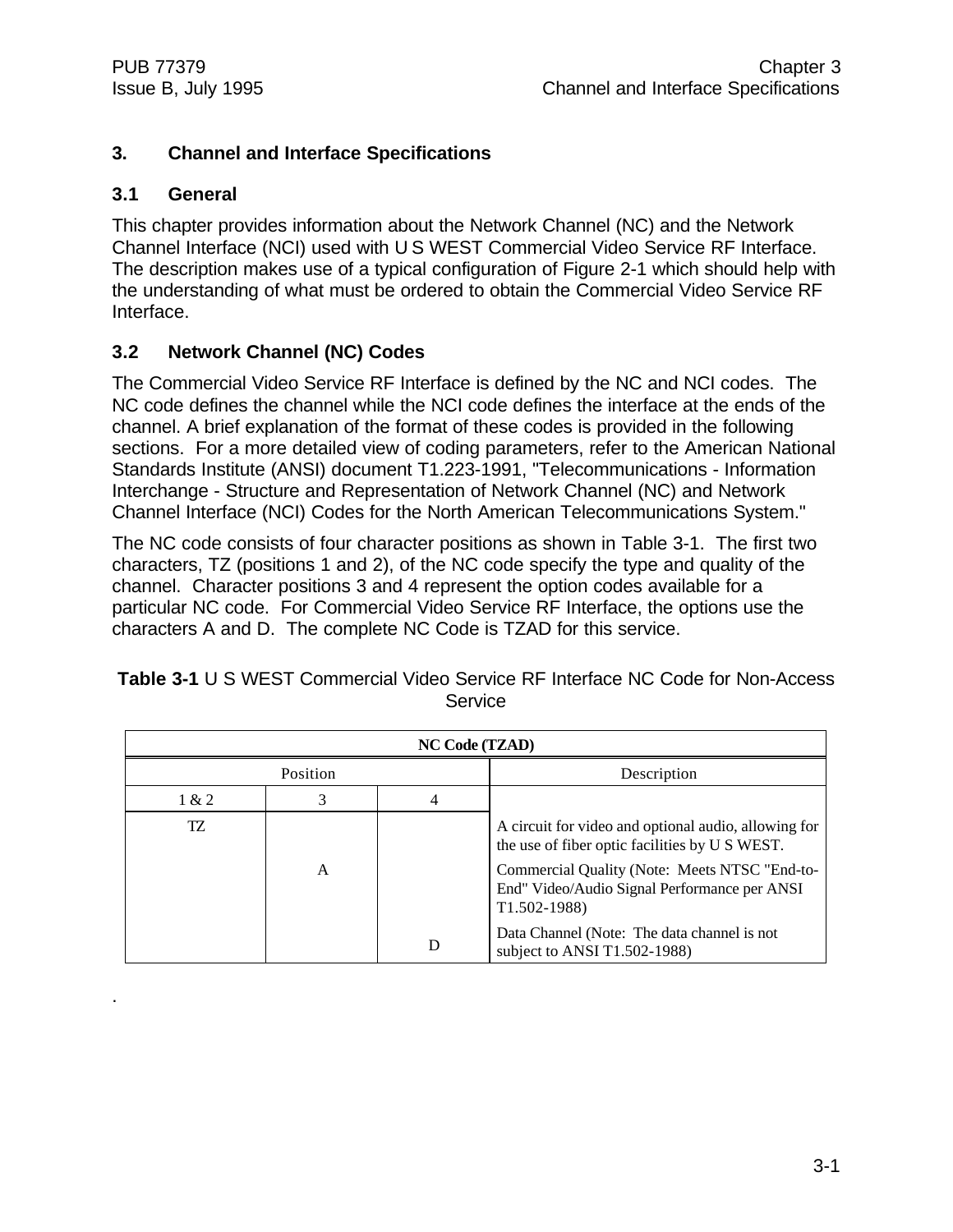# **3.3 Network Channel Interface (NCI) Code**

The electrical interface with the U S WEST network is described by an NCI code for each end of the service. The interface codes for the service must be specified by the customer when ordering the Commercial Video Service RF Interface.

The NCI code identifies five interface elements located at the Network Interface (NI). The interface elements are: (1) The number of conductors, (2) protocol, (3) impedance, (4) protocol option, and (5) Transmission Level Point (TLP). For the Commercial Video Service RF Interface, an example code is **02WV6.M1.O-** which contains the following elements:

- Element **02** represents the number of conductors (2) for the radio frequency band.
- Element **WV** represents the protocol for video interface (RF spectrum).
- Element **6** represents the impedance (75 ohms) and is followed by a delimiter (.).
- Element **M** represents the protocol option for a 10 MHz bandwidth which has two other options to describe the selected radio frequency band:
	- Element **1** represents a 25 MHz to 35 MHz passband (referred to as Option A in Table 2-1) and is followed by a delimiter (.).
	- Element **2** represents a 95 MHz to 105 MHz passband (referred to as Option B in Table 2-1) and is followed by a delimiter (.).
- Element **O-** occupies the TLP position, which for this application represents the *direction of service* as noted by one assigned alpha character (the letter "O"). Also, there is a hyphen indicating that *RF signal level is specified* by U S WEST at both the transmit and receive ends. The following statements indicate how the elements for direction of service and RF signal level should be used:
	- O- RF signal is transmitted from one customer location to U S WEST with an RF signal level of -10 dBm  $(\pm 1$  dB).
	- -O RF signal is received at another customer location from U S WEST with an RF signal level of -50 dBm  $(\pm 4$  dB).

The NCI code combinations for the Commercial Video Service RF Interfaces are listed in Table 3-2.

**Table 3-2** U S WEST Commercial Video Service RF Interface NCI Code for Non-Access **Service** 

| Video Interface<br>(RF Spectrum) | <b>NC Code</b> | End-User (EU)<br><b>Transmit NCI Code</b> | $End-User(EU)$<br><b>Receive NCI Code</b> |
|----------------------------------|----------------|-------------------------------------------|-------------------------------------------|
| WV                               | TZAD.          | 02WV6.M1.O-                               | $02WV6.M1.-O$                             |
|                                  |                | 02WV6.M2.O-                               | $02WV6.M2.-O$                             |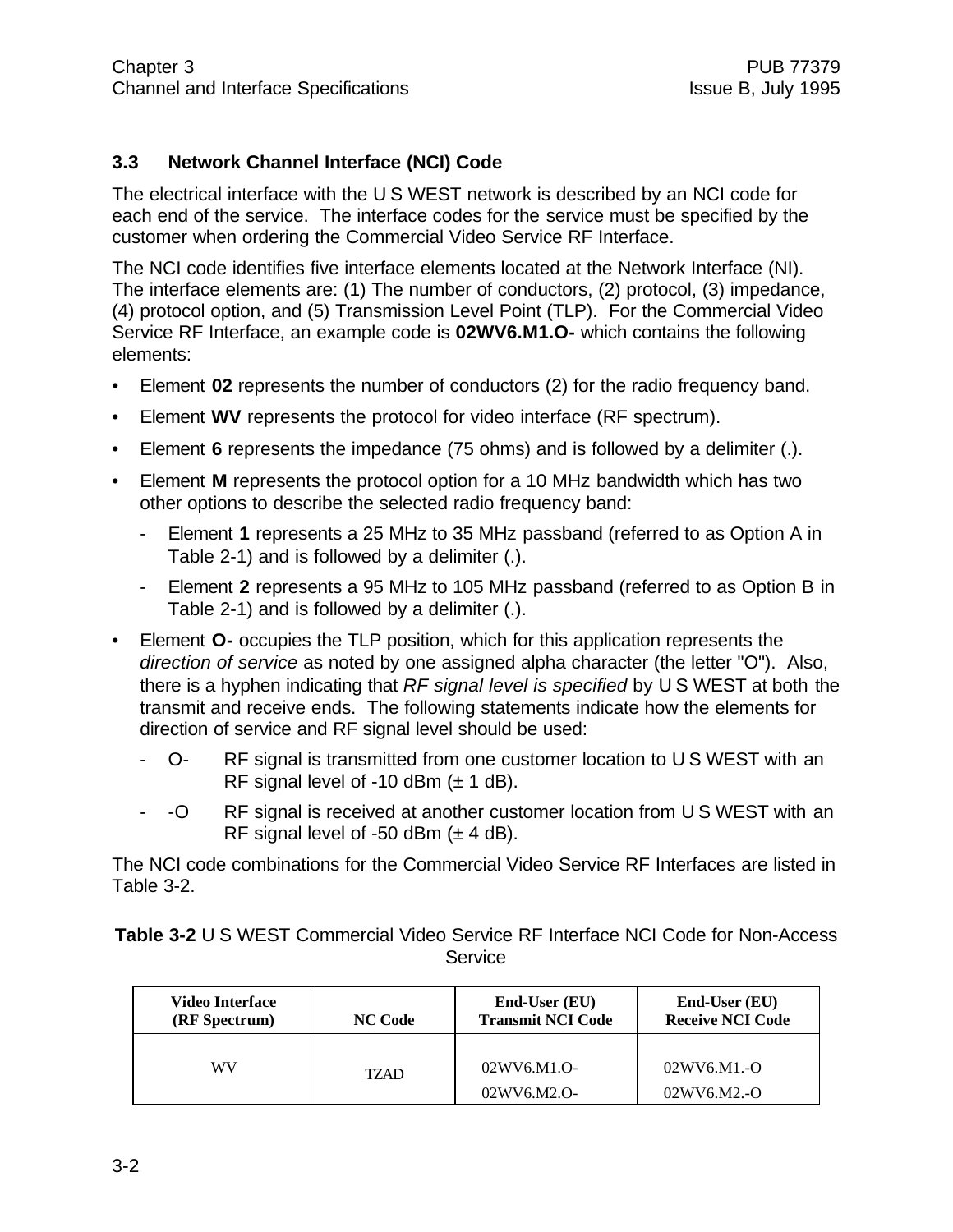#### **CONTENTS**

# **Chapter and Section Page** 4. Description of Signal................................................................................... 4-1 4.1 General........................................................................................... 4-1 4.2 Electrical Interface Specifications ...................................................... 4-1 4.2.1 Impedance............................................................................. 4-1 4.2.2 Commercial Video Service RF Interface Specifications .............. 4-1 4.3 Physical Environment Specifications................................................... 4-2 4.3.1 Connectors ............................................................................ 4-2 4.3.2 Environmental......................................................................... 4-2 4.3.3 Power.................................................................................... 4-2 4.4 Interface Illustrations ....................................................................... 4-3 4.4.1 Interface Type 02WV6.M1...................................................... 4-4 4.4.2 Interface Type 02WV6.M2...................................................... 4-5 **Figures**

| 4-1 |  |  |  |
|-----|--|--|--|
|-----|--|--|--|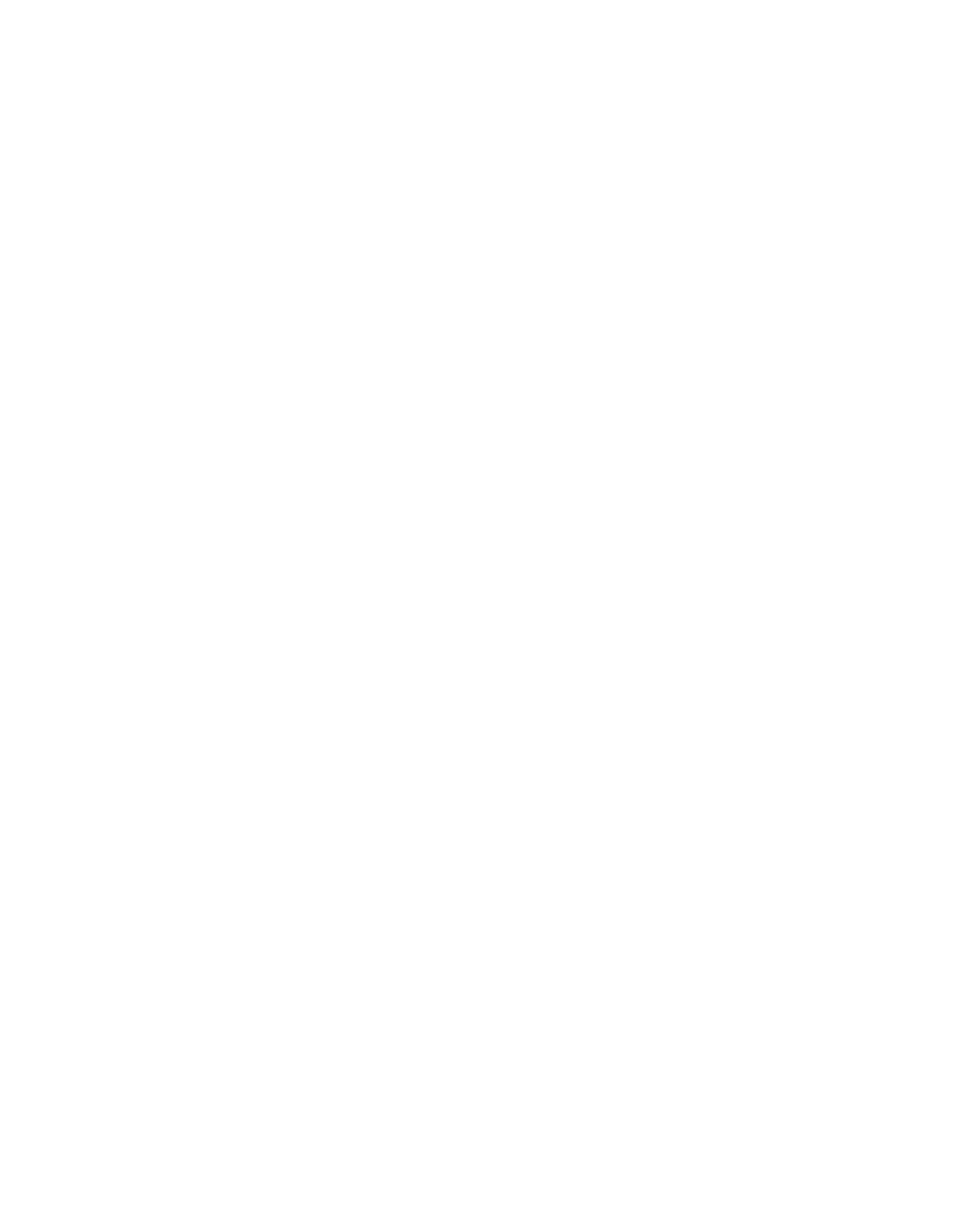# **4. Description of Signal**

#### **4.1 General**

This chapter provides information about the electrical and physical interface specifications required for provision of U S WEST Commercial Video Service RF Interface. This will guide the customer in determining how to configure its signal hand-off at each end of the Commercial Video Service RF Interface circuit. In addition there are interface illustrations which combine all pertinent interface information into one section.

# **4.2 Electrical Interface Specifications**

#### **4.2.1 Impedance**

The impedance presented by the respective input and output terminals of the RF interface shall have a standard value of 75 ohms, unbalanced-to-ground.

# **4.2.2 Commercial Video Service RF Interface Specifications**

There are two options available to the customer depending on the manufacturer's equipment deployed for the particular customer application. These interfaces are the same except for the bandpass frequency at which each must function due to the different frequency multiplexing schemes employed by each manufacturer. The customer may use communications equipment such as a modem which is frequency agile or selectable of the appropriate frequency band.

Option A - RF Interface Specifications:

INPUT OUTPUT

Bandpass frequency\* 25 MHz-35 MHz 25 MHz-35 MHz (10 MHz Band) RF Signal Levels  $-10$  dBm  $(+/-1$  dB)  $-50$  dBm  $(+/-4$  dB)

\*All signals outside bandpass will be attenuated a minimum of 40 dB

Option B - RF Interface Specifications:

INPUT OUTPUT

Bandpass frequency\* 95 MHz-105 MHz 95 MHz-105 MHz (10 MHz Band)  $RF$  Signal Levels  $-10$  dBm  $(+/-1$  dB)  $-50$  dBm  $(+/-4$  dB)

\*All signals outside bandpass will be attenuated a minimum of 40 dB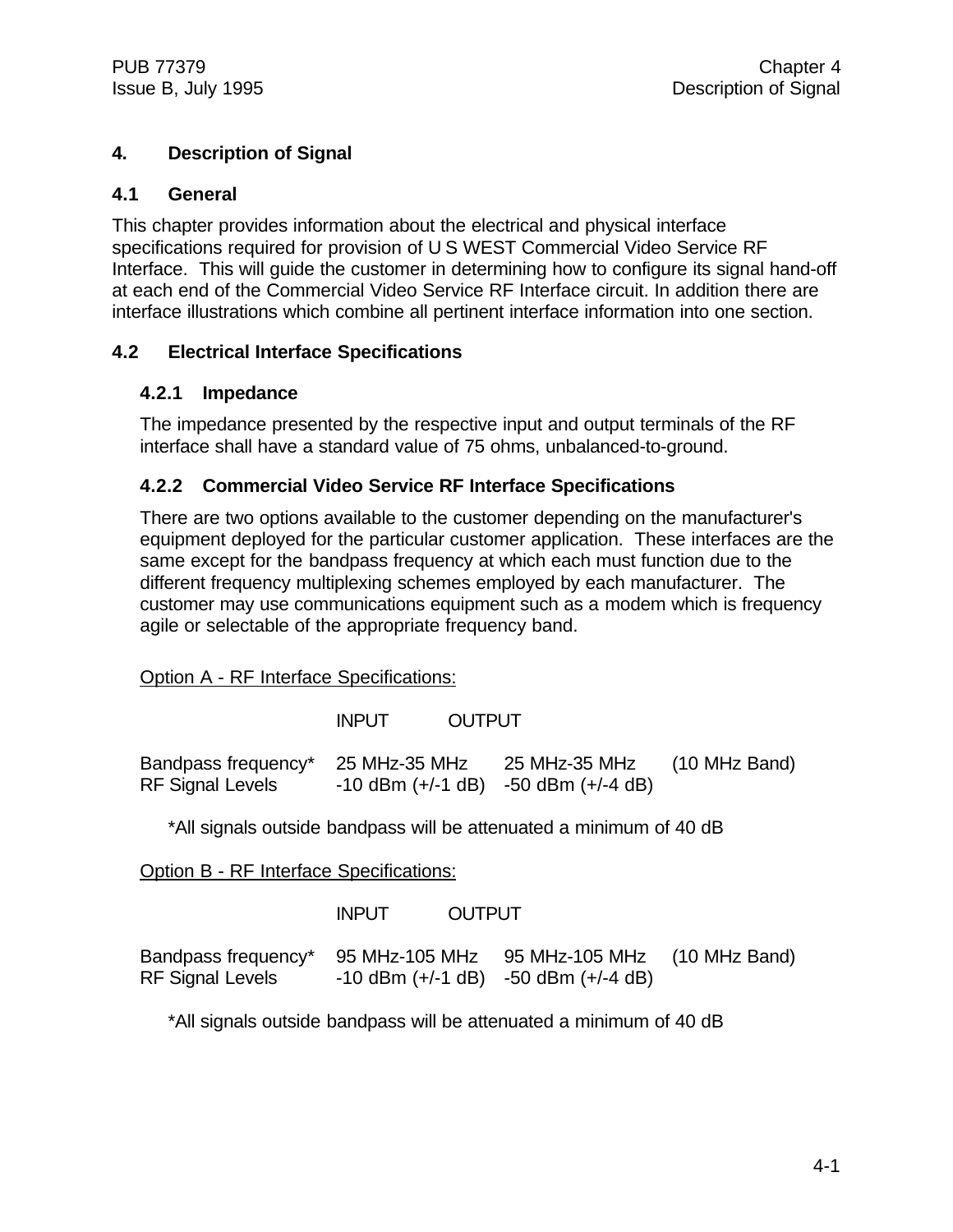#### **4.3 Physical Environment Specifications**

#### **4.3.1 Connectors**

Connection of the Commercial Video Service RF Interface at the Network Interface (NI) to an End-User (EU) shall be with a coaxial cable and a Bayonet Quick Connect (BNC) coax connector as shown in Figure 4-1. For a more detailed description of BNC connectors, refer to the Department of Defense Military Specification, MIL-C-39012C, "General Specification for Radio Frequency Coaxial Connectors."



- BNC Bayonet Quick Connect Coax Connector<br>NI Network Interface
- Network Interface
- RF Radio Frequency



#### **4.3.2 Environmental**

The environmental conditions on the customer premises, such as ambient temperature and humidity, shall conform to the parameters specified in Technical Publication 77326, (see Section 8.2). There are no additional requirements for the Commercial Video Service RF Interface that would not already be provided for the Fiber Optic Commercial Video Service.

#### **4.3.3 Power**

There are no power requirements for the Commercial Video Service RF Interface as the bandpass filter is a passive device that is not powered.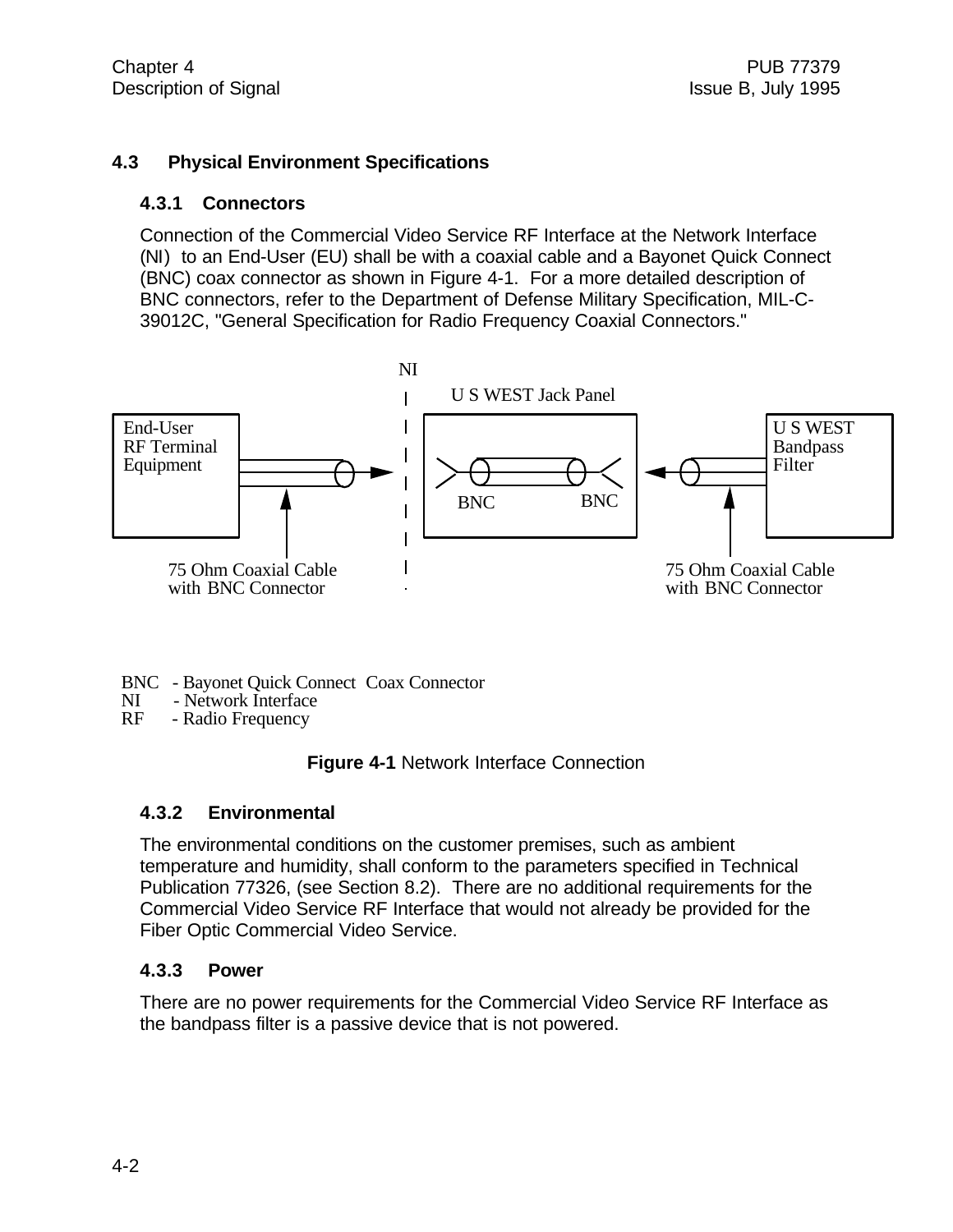# **4.4 Interface Illustrations**

This section illustrates the RF interface used for an RF analog signal applicable for U S WEST Commercial Video Service RF Interface. Included is a summary of the technical information applicable for this interface.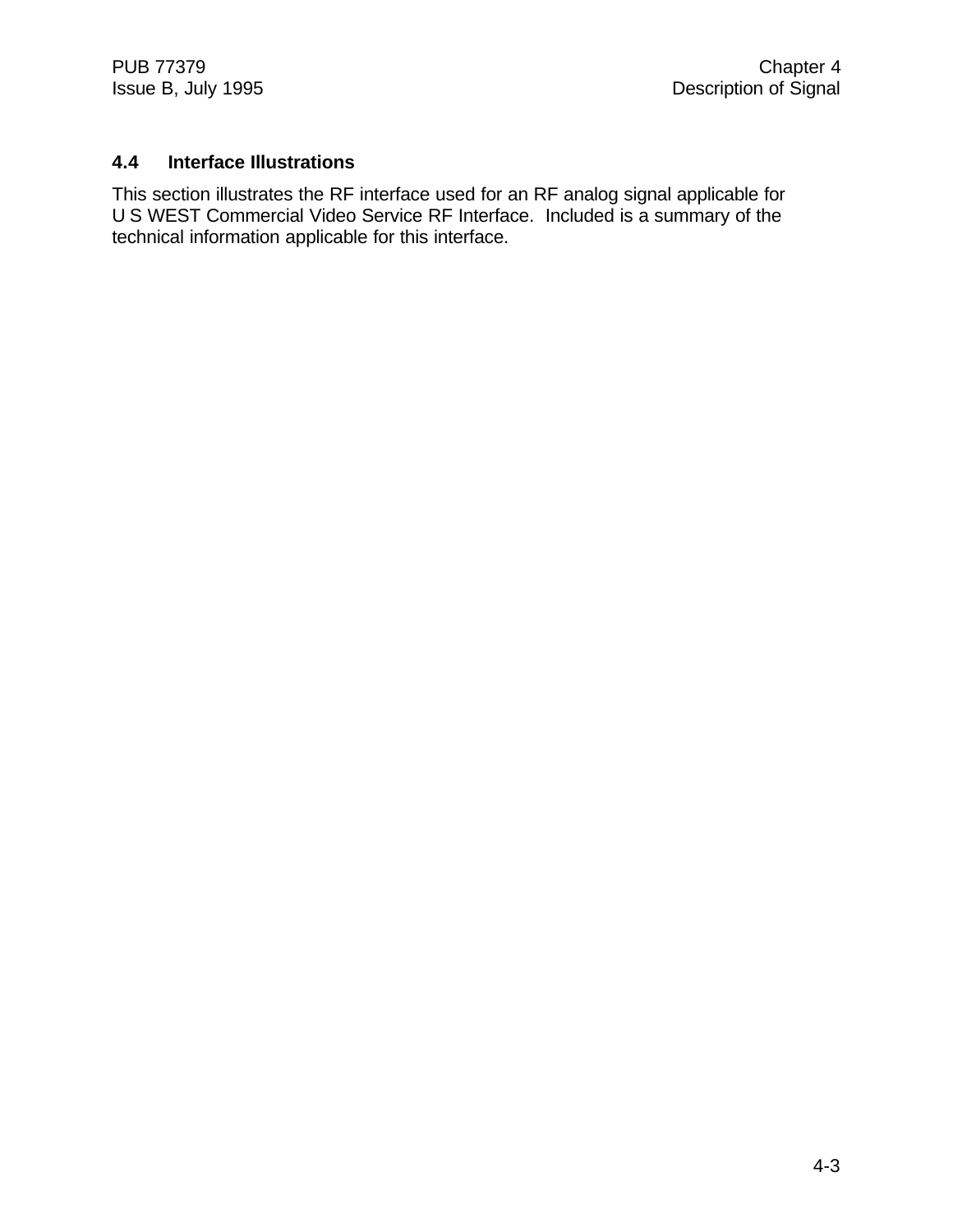# **4.4.1 Interface Type 02WV6.M1**

| Application:                               | Commercial Video Service RF Interface        |  |  |
|--------------------------------------------|----------------------------------------------|--|--|
| Operating mode:                            | Full-time RF analog signal                   |  |  |
| Physical description:                      | Coaxial cable with BNC connectors            |  |  |
| Service:                                   | <b>Existing TV3 Commercial Video Service</b> |  |  |
| <b>Electrical Features</b>                 |                                              |  |  |
| Impedance:                                 | 75 ohms unbalanced                           |  |  |
| Overload point (input):                    | $-9$ dBm                                     |  |  |
| <b>Operating level</b><br>(nominal input): | $-10$ dBm                                    |  |  |
| Frequency range:                           | 25 MHz to 35 MHz                             |  |  |

Illustration:



| <b>LEGEND</b> |                     |  |  |  |
|---------------|---------------------|--|--|--|
| NI            | - Network Interface |  |  |  |
| RF            | - Radio Frequency   |  |  |  |
| т             | - Tip               |  |  |  |
| S             | - Shield            |  |  |  |

4-4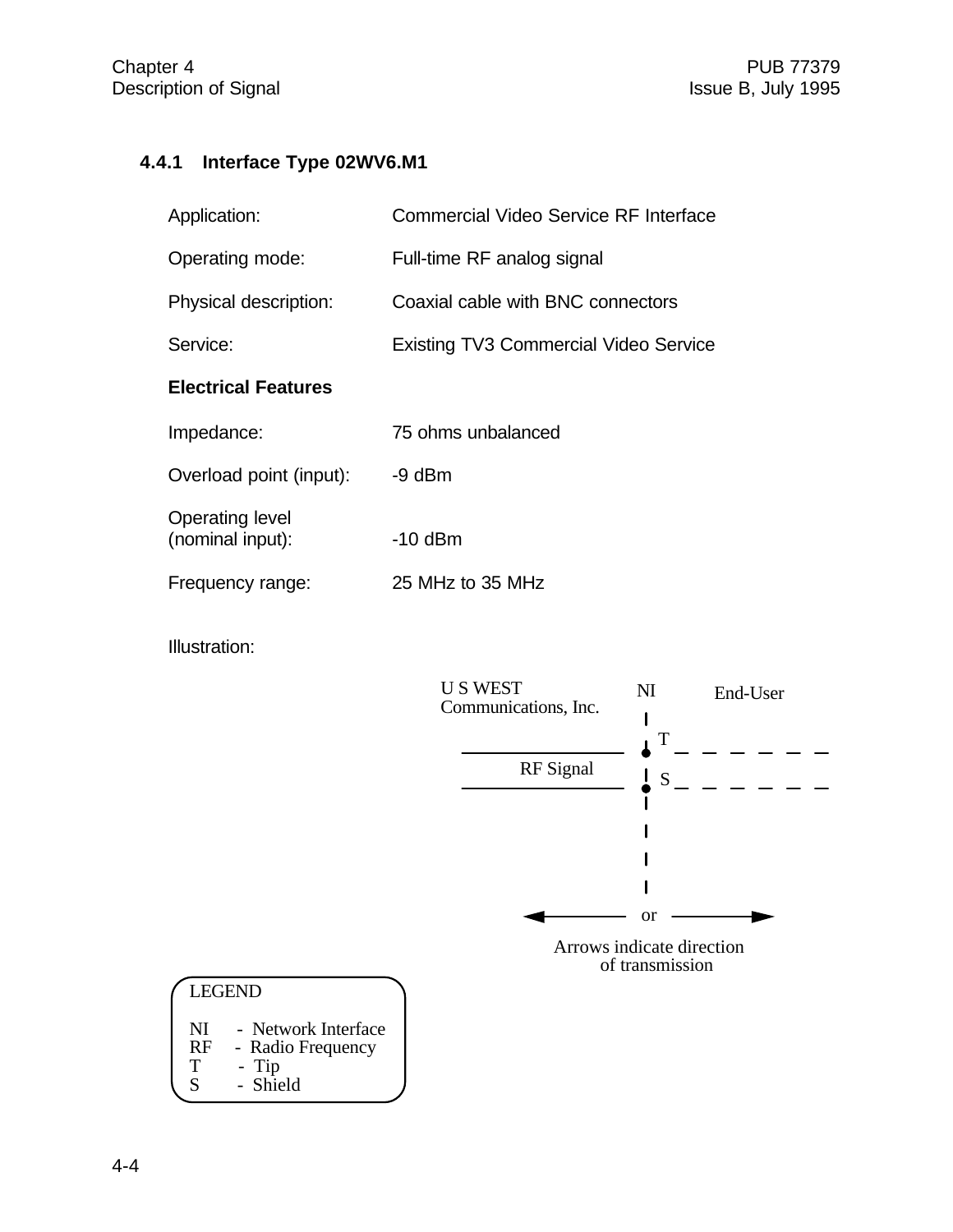# **4.4.2 Interface Type 02WV6.M2**

| Application:                               | Commercial Video Service RF Interface        |  |  |
|--------------------------------------------|----------------------------------------------|--|--|
| Operating mode:                            | Full-time RF analog signal                   |  |  |
| Physical description:                      | Coaxial cable with BNC connectors            |  |  |
| Service:                                   | <b>Existing TV3 Commercial Video Service</b> |  |  |
| <b>Electrical Features</b>                 |                                              |  |  |
| Impedance:                                 | 75 ohms unbalanced                           |  |  |
| Overload point (input):                    | $-9$ dBm                                     |  |  |
| <b>Operating level</b><br>(nominal input): | -10 dBm                                      |  |  |
| Frequency range:                           | 95 MHz to 105 MHz                            |  |  |

Illustration:



| LEGEND    |                     |  |  |  |
|-----------|---------------------|--|--|--|
| NI        | - Network Interface |  |  |  |
| <b>RF</b> | - Radio Frequency   |  |  |  |

T - Tip S - Shield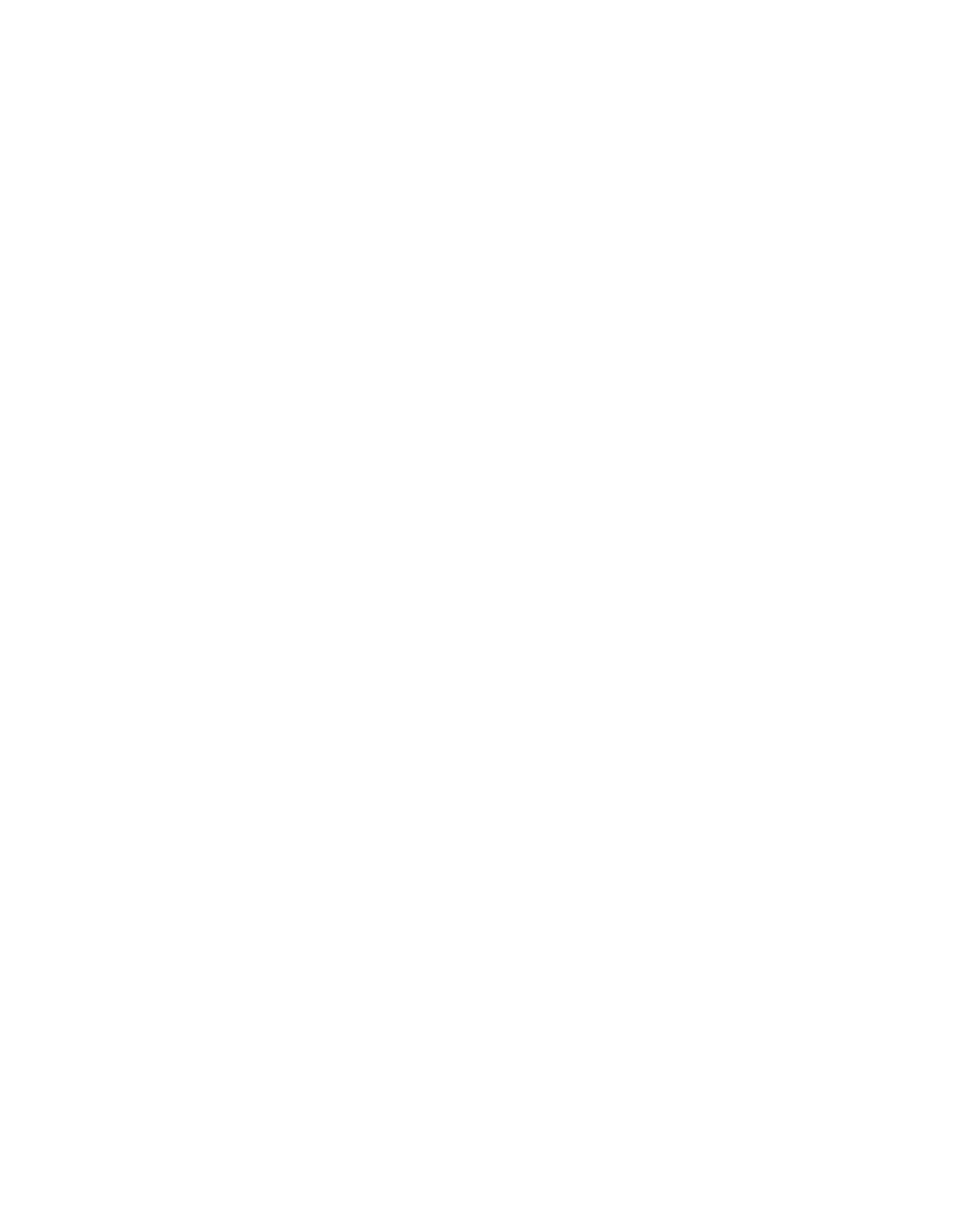# **5. Performance Specifications**

#### **5.1 Performance**

U S WEST will provide the appropriate equipment required to meet the customer's needs of Commercial Video Service RF Interface as prescribed in this publication for Non-Access Services. No performance specifications are defined for the RF channel provided between the RF Interfaces other than baseband video performance as shown in U S WEST Technical Publication 77326 (see Section 8.2).

U S WEST will not be responsible for clocking or synchronization of any customer service applied to this interface.

# **5.2 Availability**

The availability of the Commercial Video Service RF Interface and channel is the portion of time that the channel is capable of performing its function. Availability is deemed interrupted for any of the following reasons:

- Continuity of the RF channel is interrupted.
- RF channel quality is deemed unusable due to transmission service channel impairment of the Commercial Video Service.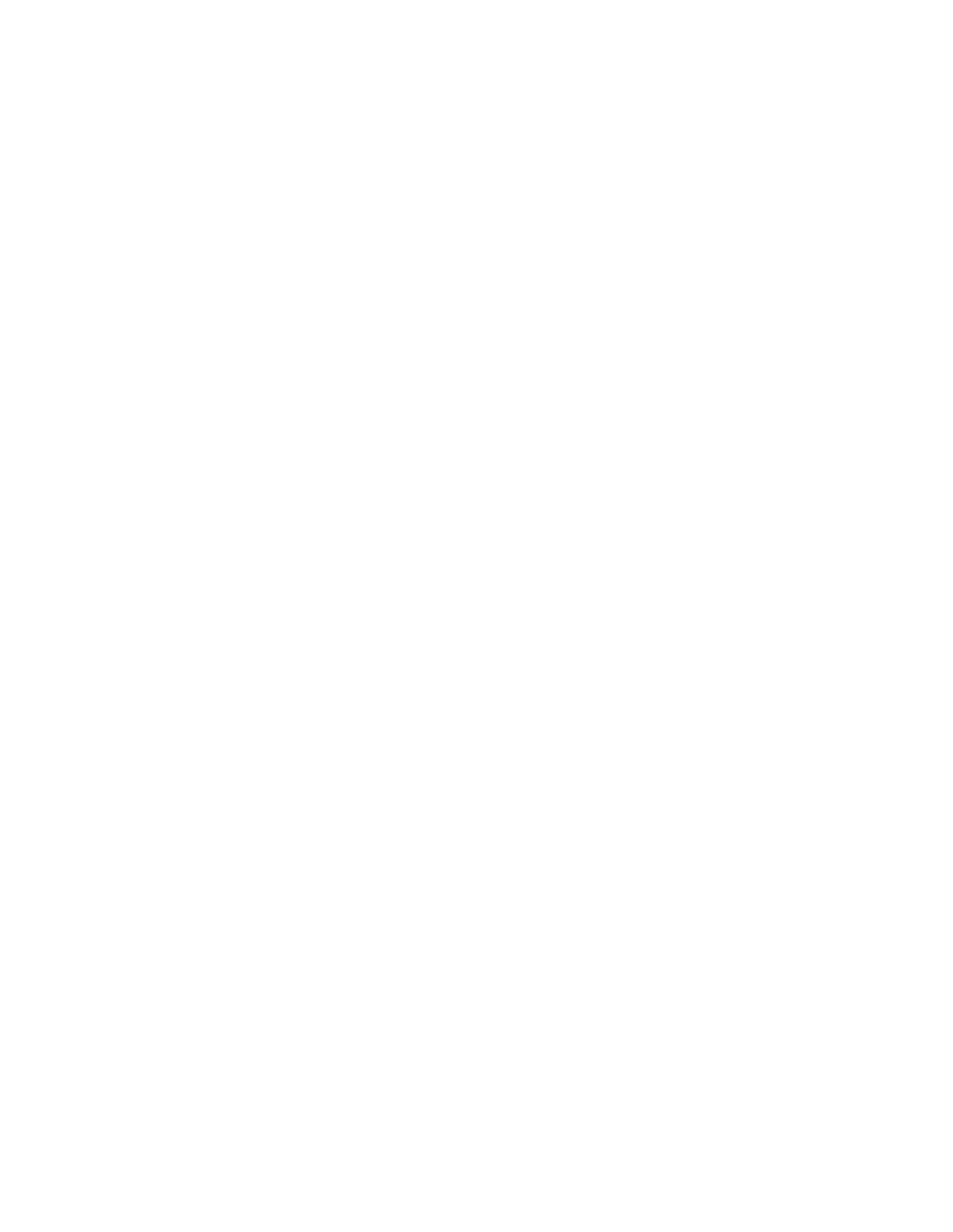### **6. Maintenance**

#### **6.1 Customer Responsibilities**

The customer is responsible for all equipment and cable on the customer side of the network interface at their location in accordance with the procedures outlined in U S WEST Technical Publication 77326 (see Section 8.2).

The customer or their agent must sectionalize the trouble and verify that the trouble is not in the customer owned equipment or cable before calling the U S WEST Customer Service Center.

If the trouble is isolated to the customer owned equipment or cable, the customer is responsible for clearing the trouble and restoring the service to normal. U S WEST will not be responsible for clocking or synchronization of any customer service applied to this interface.

#### **6.2 U S WEST Responsibilities**

U S WEST is responsible for all equipment and cable on the U S WEST side of the network interface at the customer location.

U S WEST is responsible for maintaining the transmission facility between customer locations which may include an interoffice facility.

U S WEST will furnish the customer a trouble reporting number and will initiate action to clear customer trouble within a time period of twenty minutes after receiving the trouble report.

U S WEST is committed to a four hour maximum service restoral time in the event of a service interruption due to an electronic component failure, with a two hour objective. If the trouble is caused by a cable failure, the maximum service restoral time is eight hours.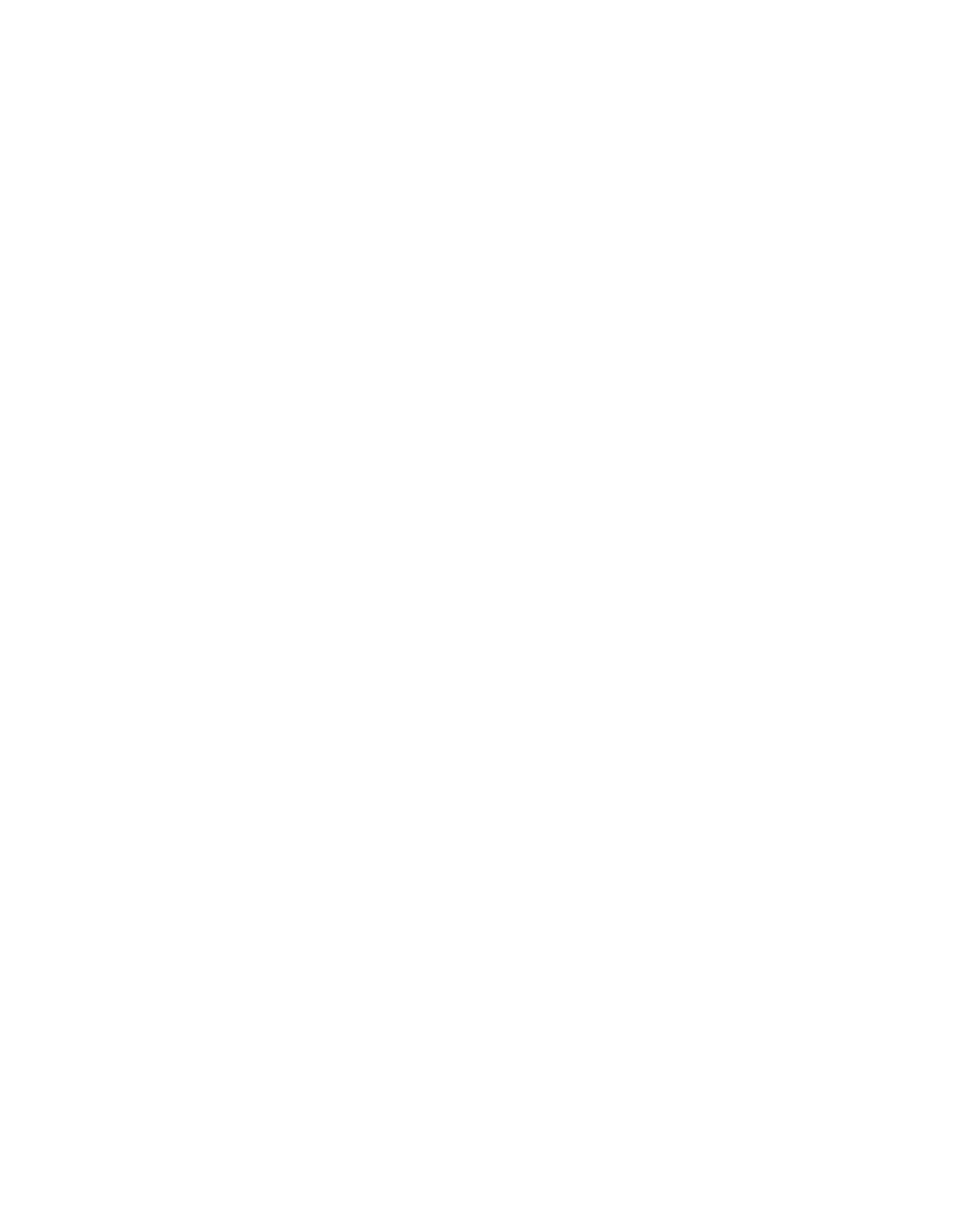PUB 77379 Chapter 7 Issue B, July 1995 **Definitions** 

### **7. Definitions**

#### **7.1 Acronyms**

| <b>ANSI</b> | American National Standards Institute       |
|-------------|---------------------------------------------|
| <b>BNC</b>  | <b>Bayonet Quick Connect Coax Connector</b> |
| <b>BP</b>   | <b>Bandpass</b>                             |
| <b>CVS</b>  | <b>Commercial Video Service</b>             |
| EU          | End-User                                    |
| <b>NC</b>   | <b>Network Channel</b>                      |
| <b>NCI</b>  | <b>Network Channel Interface</b>            |
| <b>NI</b>   | Network Interface                           |
| <b>RF</b>   | Radio Frequency                             |
| <b>TLP</b>  | <b>Transmission Level Point</b>             |
|             |                                             |

# **7.2 Glossary**

# **Carrier (CXR)**

An organization whose function is to provide telecommunications services.

# **Central Office (CO)**

A local switching system (or portion thereof) and its associated equipment located at a wire center.

#### **Channel**

An electrical or photonic (in the case of fiber optic based transmission systems) communications path between two or more points of termination.

# **Decibel (dB)**

The logarithmic unit of signal power ratio most commonly used in communications. It is used to express the relationship between two signal powers, usually between two acoustic, electrical, or optical signals; it is equal to ten times the common logarithm of the ratio of the two signal powers. For reference purposes, the output and input signal power is related to a specific level called a dBm, where zero dBm (Log  $1 = 0$ ) equals 1 milliwatt (mW) at a specified impedance.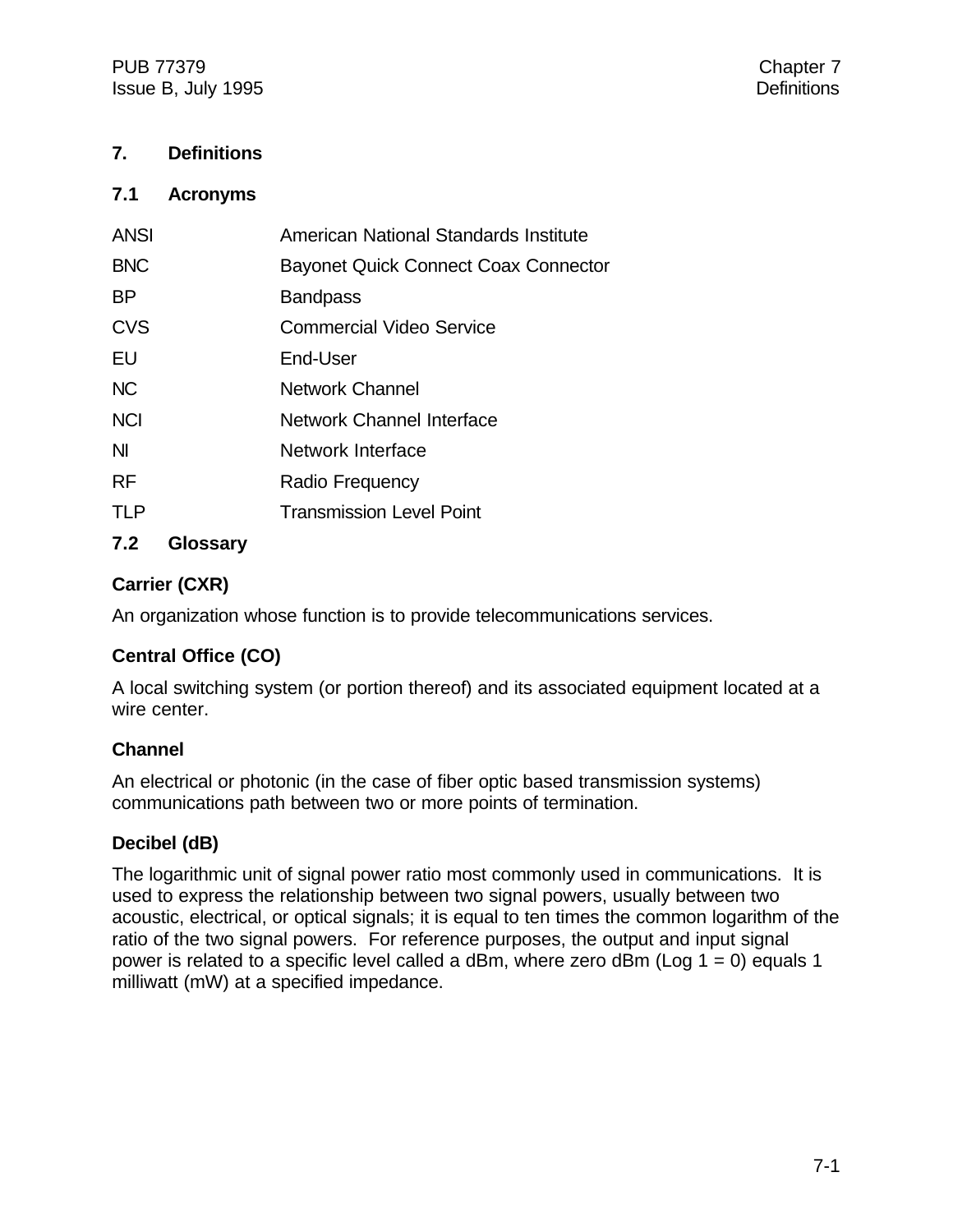# **End-User (EU)**

The term "End-User" denotes any customer of telecommunications service that is not a carrier; except that a carrier shall be deemed to be an "End-User' to the extent that such carrier uses a telecommunications service for administrative purposes, without making such service available to others, directly or indirectly. The term is frequently used to denote the difference between a carrier interface and an interface subject to unique regulatory requirements at non-carrier customer premises (Federal Communications Commission Part 68, etc.).

#### **Facilities**

Facilities are the transmission paths between the demarcation points serving customer locations, a demarcation point serving a customer location and a U S WEST Central Office, or two U S WEST offices.

# **Network Channel (NC) Code**

The Network Channel (NC) code is an encoded representation used to identify both switched and non-switched channel services. Included in the code set are customer options associated with individual channel services, or feature groups and other switched services.

#### **Network Channel Interface (NCI) Code**

The Network Channel Interface (NCI) code is an encoded representation used to identify five (5) interface elements located at a Network Interface at a customer location. The Interface code elements are: Total Conductors, Protocol, Impedance, Protocol Options, and Transmission Level points (TLP).

#### **Network Interface (NI)**

The point of demarcation on the End-User's premises at which the U S WEST Communications, Inc. responsibility for the provision of Access or Non-Access service ends.

# **Protocol Code**

The Protocol (character positions 3 and 4 of the NCI Code) is a two-character alpha code that defines requirements for the interface regarding signaling and transmission.

# **Radio Frequency (RF)**

This is a general term given to the transmission frequency spectrum in the range of 1 MHz to 1 GHz. Baseband services are multiplexed to these higher frequencies for more efficient utilization of the transmission media (coax, fiber, microwave, etc.) and then are demultiplexed back to baseband frequencies at the receiving end for reception.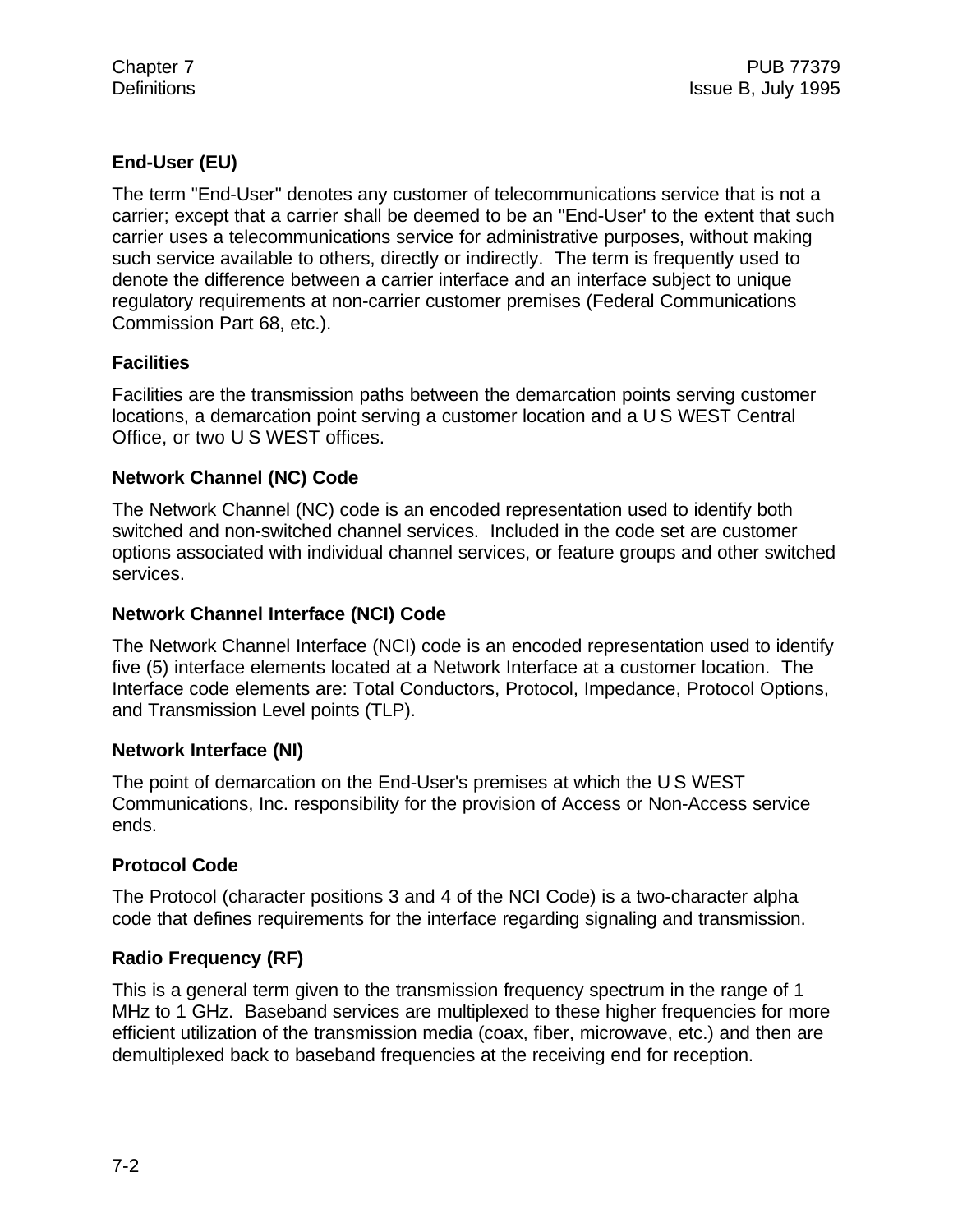#### **8. References**

#### **8.1 American National Standards Institute Documents**

ANSI T1.223-1991 *Telecommunications - Information InterExchange-Structure and Representation of Network Channel (NC) and Network Channel Interface (NCI) Codes for the North American Telecommunications System.*

#### **8.2 U S WEST Technical Publications**

77326 *U S WEST Fiber Optic Commercial Video Service* Issue D, December 1994

#### **8.3 Department of Defense Military Specifications**

MIL-C-39012C *General Specification for Radio Frequency Coaxial Connectors.*

#### **8.4 Document Ordering Information**

All documents are subject to change and their citation in this document reflects the most current information available at the time of printing. Readers are advised to check status and availability of all documents.

Ordering Information for Employees of U S WEST

Information Resource Management (IRM) 1801 California St., Rm. 1340 Denver, CO 80202 (303) 298-1025 or (303) 298-1778

Those who are not U S WEST Employees may order;

American National Standards Institute (ANSI) documents from:

Attention: Sales Department American National Standards Institute 11 West 42nd Street New York, NY 10036 Phone: (212) 642-4900 Fax: (212) 302-1286